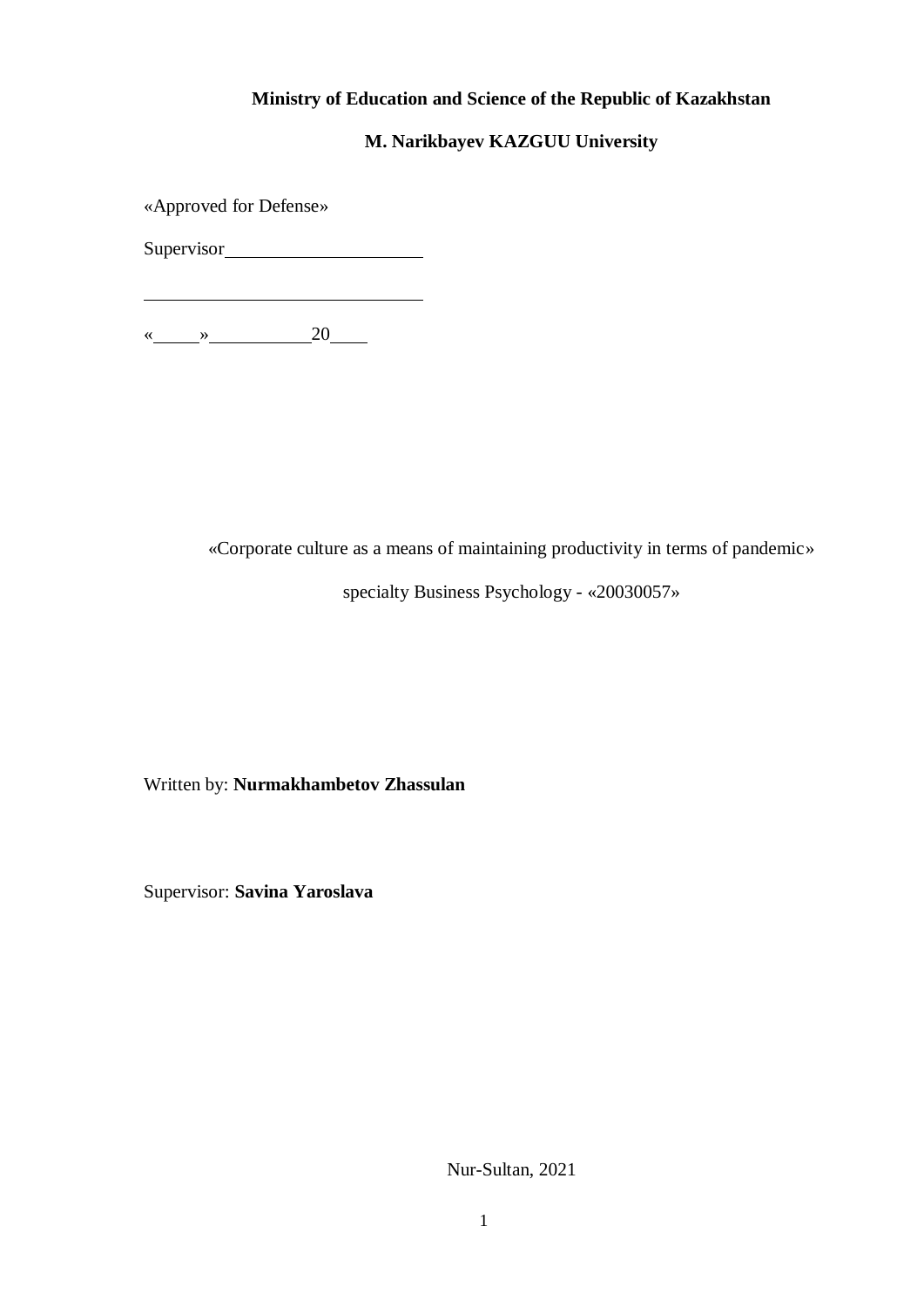# **PLAN**

| 1. INTRODUCTION                                                                                                                                                                                                                                                 | 3                |
|-----------------------------------------------------------------------------------------------------------------------------------------------------------------------------------------------------------------------------------------------------------------|------------------|
| <b>2. LITERATURE REVIEW</b><br>2.1 The essence and significance of the corporate culture of the organization<br>2.2 Goals and objectives of the corporate culture of the organization<br>2.3 Methods for diagnosing the level of corporate culture in a company | 4<br>4<br>5<br>6 |
| 3. RESEARCH METHODOLOGY                                                                                                                                                                                                                                         | 9                |
| 4. DATA ANALYSIS                                                                                                                                                                                                                                                | 11               |
| 5. MODEL DESCRIPTION                                                                                                                                                                                                                                            | 17               |
| <b>6. MAIN RESULTS AND TESTS</b>                                                                                                                                                                                                                                | 19               |
| <b>7. CONCLUDING REMARKS</b>                                                                                                                                                                                                                                    | 22               |
| 8. BIBLIOGRAPHY                                                                                                                                                                                                                                                 | 24               |
| 9. APPENDICES                                                                                                                                                                                                                                                   | 25               |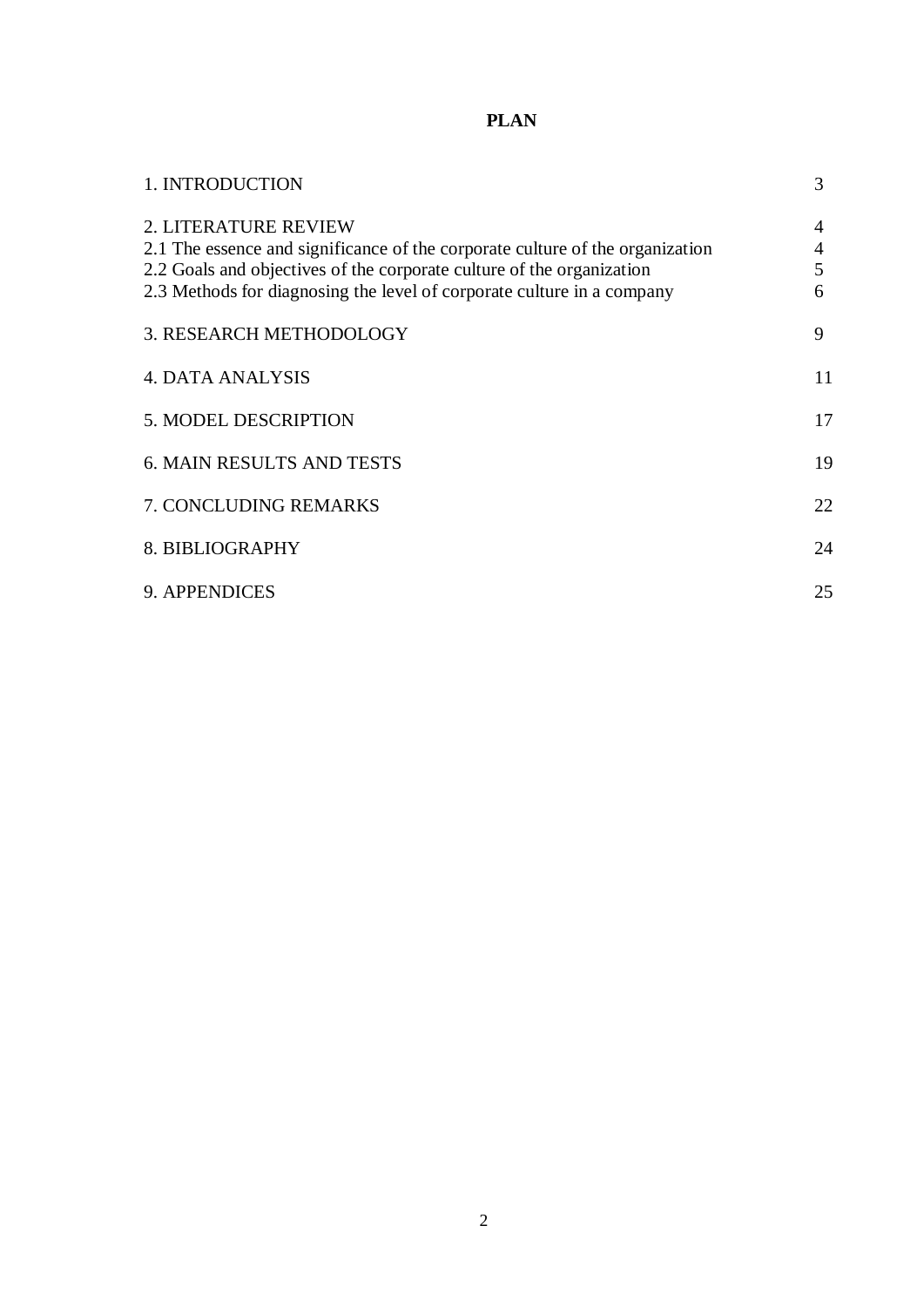#### **1.** INTRODUCTION

The relevance of the research topic lies in the fact that the lack of corporate culture (or its weak development) in companies, as a rule, causes the appearance of depressive moods, feelings of helplessness and even meaninglessness of the existence of personnel, a low assessment of professional competence, which ultimately affects productivity ... In a stable market economy, at the stages of economic growth, the negative impact of a weak corporate culture on productivity is difficult to identify, since general favorable factors for entrepreneurship neutralize this impact. In a pandemic, many of the hidden management system problems in companies become apparent and easier to diagnose. This study will search for clear and consistent relationships between the strength of corporate culture and its impact on performance indicators.

Purpose of the study: to determine the degree and nature of the influence of corporate culture on productivity in a pandemic in the Republic of Kazakhstan

Object of research: the level of corporate culture in Kazakhstani companies, the nature and indicators of its impact on productivity in a pandemic.

Statement of the problem: in a pandemic, companies are looking for methods to minimize the negative impact of an unfavorable external environment. One of the tools, according to the author, is the developed corporate culture of the company, which allows, in the conditions of unstable markets, depending on various factors: to slow down the decline in the company's productivity; maintain the achieved performance indicators; improve the productivity of the company. Most of Kazakhstani entrepreneurs are not very familiar with the essence and significance of the development of corporate culture. An evidence base is needed to understand the value of a productivity enhancement tool and make management decisions for the development of corporate culture in companies.

Research questions:

- What approaches exist to define the concept of "corporate culture"?

- What are the functions of the elements of the corporate culture of the organization?

- What are the differences between modern methods of assessing the effectiveness of corporate culture?

- Which sectors of the economy are the most sensitive to changes in environmental factors during a pandemic?

- Does corporate culture affect the company's performance in a pandemic?

- What is the nature of the influence of corporate culture on the company's performance in a pandemic?

- What measures need to be taken to improve the company's productivity in a pandemic?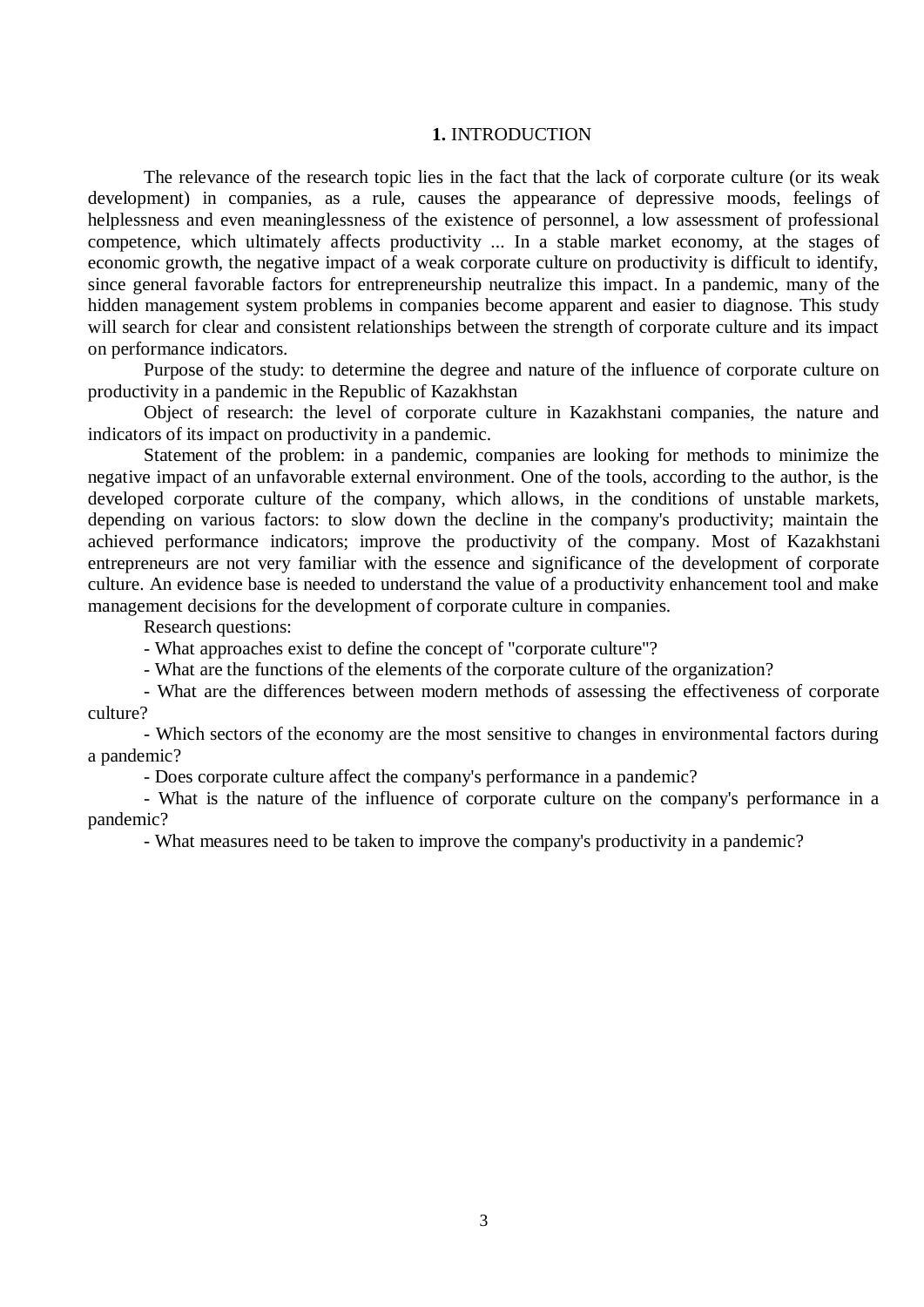## **2. LITERATURE REVIEW**

#### **2.1 The essence and significance of the corporate culture of the organization**

Corporate culture is a set of behavioral models that are acquired by an organization in the process of adaptation to the external environment and internal integration, which have shown their effectiveness and are shared by the majority of members of the organization [1]. The components of the corporate culture are:

- the adopted leadership system;
- styles of conflict resolution;
- the current communication system;
- the position of the individual in the organization;
- accepted symbolism (slogans, organizational taboos, rituals) [1].

The term "corporate culture" appeared in the 19th century. It was formulated and applied by the German field marshal Moltke, who applied it, characterizing the relationship in the officer environment. At that time, relations were regulated not only by charters, courts of honor, but also by duels: the saber scar was an obligatory attribute of belonging to an officer's "corporation". The rules of conduct, both written and unwritten, were formed within professional communities even in medieval guilds, and violations of these rules could lead to the exclusion of their members from the communities [2].

Typically, the corporate culture that exists in organizations is a complex set of assumptions, unprovenly accepted by all team members and setting a general framework for behavior.

Today's leaders and managers see their organization's culture as a powerful strategic tool to align all departments and individuals with shared goals, mobilize employee initiative, and facilitate productive communication between them. They strive to create their own culture for each organization so that all employees understand and adhere to it. Modern organizations, as a rule, are multicultural entities.

Corporate culture is understood as a system of historically established common traditions, values, symbols, beliefs, formal and informal rules of conduct for administration and personnel that have stood the test of time. This is a way of life and activity of a group of persons, which is consciously or unconsciously perceived by it and transmitted from generation to generation.

Initially, the culture was formed under the influence of geographical, natural and climatic factors. Then political, economic, religious, social and other determinants came into play.

The first mentions of culture date back to antiquity, where it was identified with education. In the Renaissance, culture (soul, mind, etc.) was understood as an active creative principle in a person, which served as the basis for his harmonious sublime development. In the modern sense, this term was first used by the German lawyer and historiographer S. Pufendorf (1632-1694) [3].

For the first time, Charles Barnard spoke about the factor of corporate culture in 1938, but it was not until the 1980s that they took up it on purpose. in the United States under the influence of research in the field of organization theory, strategic management and individual behavior [4].

Today, the culture of an organization is considered the main factor in its competitiveness, especially when it is aligned with the strategy.

Culture is usually developed both in the process of interaction between members of the organization and under the influence of the social and business environment, national-state and ethnic factors, mentality. Today, people often form their own culture, norms and rules, rather than passively perceive them.

In the literature, there is no single definition of the concept of "corporate culture". Different authors offer their own definitions.

Corporate culture is a complex heterogeneous concept that does not have clearly expressed material criteria, which is why it is difficult to study and manage, and its influence is undeniably great.

With all the variety of approaches to defining the concept of "corporate culture", several can be distinguished.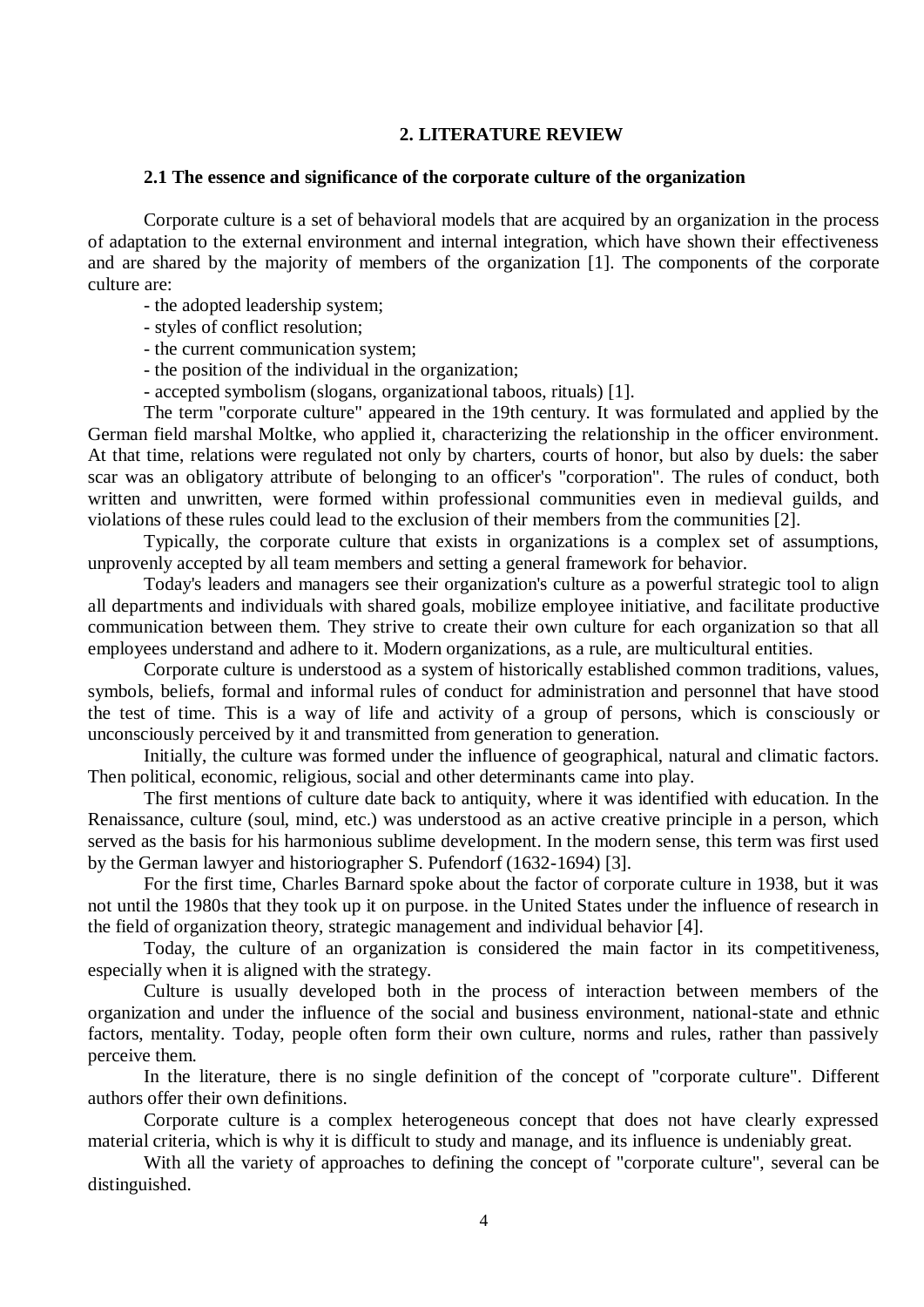In the first approach, corporate culture is viewed as a very broad category, a background factor, as a synonym for the concept of a country. This approach views the organization as a context of national cultures, while the organization itself is only passively influenced by the pre-formed perceptions and values of its employees.

The second approach (more common) is based on the belief that organizations create their own cultures. Representatives of this approach focus their attention on a system of unique rituals, legends, ceremonies created and established by the management of companies in the form of rules, norms, structures and goals.

The third approach considers corporate culture as the main distinguishing feature of the organization, as its essence: the organization is culture. The culture is not identified by the researchers of this scientific school as a component of the organization, since the organization itself is culture.

Today, management focuses on the values of labor behavior and the quality of labor resources, the change of which should ensure the adoption of market business values in the future. A prerequisite for this is the dissatisfaction of new managers with the quality of the workforce, and not with the level of professionalism, but with social immaturity, unpreparedness to work in new conditions. Today, new managers lament the total lack of independence, lack of initiative and laziness of employees. The demands of the market are forcing managers to actively engage in changing this situation. The consequence of this is the formulation and implementation of values such as individual responsibility, discipline, initiative into the work environment. The purpose of the new corporate culture is the formation of market economic thinking of employees of all levels.

#### **2.2 Goals and objectives of the corporate culture of the organization**

The main goal of corporate culture is to ensure external adaptation and internal integration of the organization by improving personnel management.

Depending on the development of the organization, the characteristics of the competitive environment, the specifics of the organization's products and other factors, the significance and priority of various functions performed by the organizational culture may change. Nevertheless, the very set of its most important functions remains unchanged.

The first group of functions performs the tasks of internal integration of members of the organization, ensures its integrity and internal unity.

The second group of functions has an external orientation and ensures the adaptation of the organization to the conditions of the external environment and survival in it.

Recently all over the world there has been an interest in the study of corporate culture. Both academics and business consultants have found that it has a direct impact on all of the company's performance indicators.

The influence of culture on decision-making is carried out through shared beliefs and values that form a stable set of basic assumptions and preferences among members of the organization. Because organizational culture can help minimize disagreement, decision making becomes more efficient.

Culture helps people in an organization act meaningfully by providing justification for their behavior. In companies where risk is valued and the person takes it, knowing that if he fails, he will not be punished and that lessons for the future will be learned from failure. Actions that are justified in this way reinforce existing behavior, especially when it fits into the situation. This process is a source of funds for changing the culture itself. Since people use culture to justify behavior, it is possible to change culture through behavior change. However, for this process to succeed, it is necessary to ensure that people cannot justify their new behavior with the "old" culture.

Although corporate culture is not the only component of business success, it is undoubtedly an important step towards prosperity and success, and its practical importance in this sense can hardly be overestimated. Corporate events are different and very different from each other. But they serve the same purpose, they change people's behavior. Events perform various functions - they increase motivation and loyalty, help convey the necessary ideas to the audience in an informal but most thoughtful environment.

Forms of corporate culture management allow the formation of the cultural skills of employees,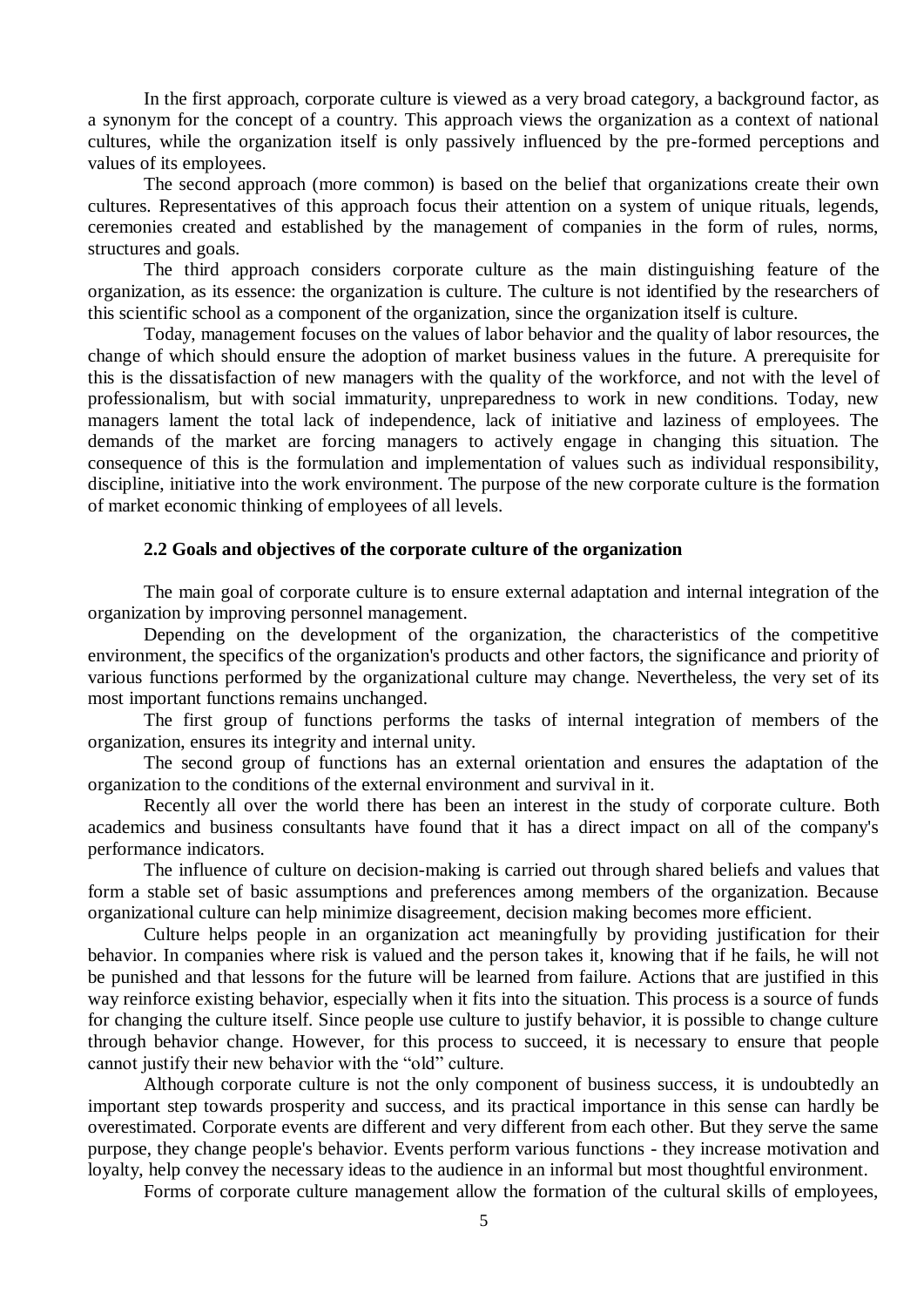considered as a continuous, ongoing process. The main forms of education and development of cultural skills are socialization and individualization.

Socialization in the context of corporate culture is seen as the adaptation of a new employee to the human environment, the norms of group behavior, and the team. The socialization process can be carried out using formal methods or in parallel with formal methods, for example, in vocational training of new employees.

As noted above, the formation of a corporate culture is carried out on the basis of values and organizational norms. Norms are generalized rules governing the behavior of employees that lead to the achievement of the goals of the organization. Roles determine the contribution of each to joint activities, depending on his formal or informal position in the organization, as well as mutual expectations and mutual control of employees. From the point of view of sociology, personnel is a group of employees, each of whom accepts and shares the common goals, values and norms of the organization, has certain personal value orientations, has the necessary set of qualities and skills that allow him to take a certain position in the social structure of the organization and play appropriate social role.

Values must meet the needs of people to be reaffirmed that the business they are doing has a meaning that goes beyond a particular business, a particular position, specific work colleagues, and a specific salary. In other words, the strength of a corporate culture is determined by at least two important factors: the degree to which members of the organization accept the company's core values and the degree of their commitment to these values.

Corporate culture as a complex phenomenon has its own structure and includes, first of all, worldview, organizational values, behavioral styles, norms and psychological climate.

The following functions characterize the corporate culture most fully: security, integrating, regulating, replacing, adaptive, educational and developing, quality management, regulating relationships with partners, adjusting the organization to the needs of society.

The corporate culture has a direct impact on all production indicators of the company. It acts as one of the main factors that determine the process of the organization's activities and the behavior of its employees; it can both have a positive impact on the development of the organization and slow it down. The positive or negative role of corporate culture is determined not so much by its characteristics as by the situation and goals in the context of which it manifests itself. Although corporate culture is not the only component of business success, it is undoubtedly an important step towards prosperity and success, and its practical importance in this sense can hardly be overestimated.

In conclusion of the subsection, the following conclusions can be drawn: the corporate culture of an organization is made up of its elements, which, like "bricks", being correctly fitted to each other, create a solid foundation on which the entire building rests. If each of the elements is not coordinated with the others, then the principle of consistency is violated and corporate culture will not work, but a simple set of activities that do not have a common goal comes out. In addition, for each company, the set of elements of corporate culture should be individualized.

## **2.3 Methods for diagnosing the level of corporate culture in a company**

Currently, there are a large number of methods for assessing such a phenomenon as corporate culture. In the opinion of V.D. Abroskina, a comprehensive assessment should consist of four stages:

- drawing up a typological characterization of culture;

- determination of the level of cultural development;

- identification of the main features of the culture;

- calculation of the culture index [5].

Experts use numerous formalized (quantitative) and non-formalized (qualitative) methods for assessing corporate culture. Among them, the most popular are:

- in-depth interview;

- study of rituals and traditions of corporate culture;

- observation (monographic research);

- study of the established management practice in the organization;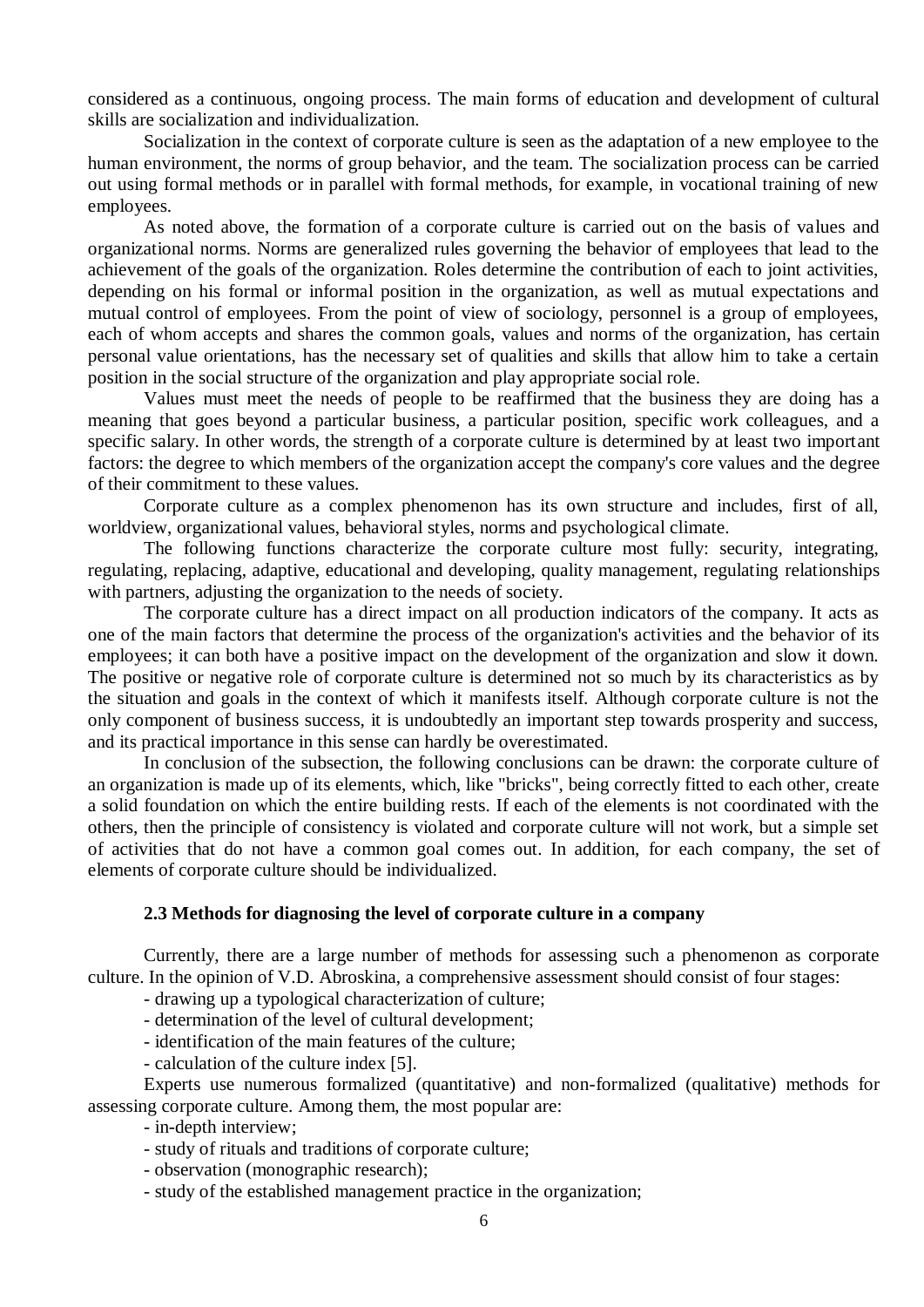- document analysis;

- observing the interaction of employees at general meetings, meetings, and so on;
- sociological research (questioning, sociometry, tests, role-playing games);
- modeling (according to E. Shein, G. Hofstede and so on) [6].

А group of researchers (A. Pettigrew, S. Davis, K. Cameron, R. Quinn, R. Kilman and others) suggested that it is enough to correctly formulate a system of questions to "decipher" corporate culture. It was also found that if deepening corporate culture is required, it becomes almost impossible to explore and compare a large number of organizational cultures. Therefore, they have developed a universal test OCAI, which allows you to study the selected corporate culture [7, p. 46].

OCAI is a six-question test with four alternatives for each. The test taker needs to distribute the scores of the 100-point assessment among the four answers in the weight ratio that is more appropriate for the organization chosen for the analysis. The highest number of points should be given to the alternative that more closely resembles the studied organization. The score column is divided into two subsections - "Now" and "Preferred". This means that first you need to evaluate the company as it is at present, and then - what it should be in the respondent's opinion in order to be at the pinnacle of success.

"The OCAI tool is designed to assess six key dimensions of organizational culture. By performing an assessment with this tool, you can get a picture of how the organization works and what values it is characterized by. The answers to the proposed alternatives are neither right nor wrong, because there is no true or wrong culture. Each company will have its own unique set of answers to each of the alternatives that is specific to it. Therefore, in order for the diagnosis of corporate culture to be as accurate as possible, you need to answer the questions extremely honestly, carefully and as objectively as possible, "- this is how researchers R. Quinn and K. Cameron describe their methodology [7, p. 52].

Conducting an OCAI assessment requires the following calculation. At the first step, you need to add the scores of all answers A in the "Now" column, and then divide the total by 6, that is, calculate the average score for alternative A. The same calculations are repeated for alternatives B, C and D.

The second step is to add the scores of all answers A in the "Preferred" column and divide the total by 6, that is, the average score for alternative A is again calculated, but for the "Preferred" column. Next, add up the scores of all answers B and divide the sum by 6. Repeat these calculations for alternatives C and D [7, p. 52].

The OCAI Assessment Tool is based on a theoretical model called the Competing Values Framework.

It is based on two scales reflecting the criteria of the organization's effectiveness (stability and integrity / flexibility and discretion, as well as internal orientation / external orientation). Based on the diagnosis of the degree of dominance of certain perceived values of the company's employees, a graphical profile of the organizational culture is determined and depicted.

Another technique that allows you to determine and evaluate the content of corporate culture is the model of F. Harris and R. Moran. In accordance with this model, researchers propose to single out the following 9 criteria, which are designed to give a clear description of the culture of a particular organization [8].

- awareness of oneself and one's place in the organization;

- system of internal communications;

- appearance, clothing and presentation of oneself at work;

- what and how people eat, habits, traditions in this area;

- awareness of time, attitude towards it and its use;

- relationships between people: by age and sex, status and power, wisdom and intellect, experience and knowledge, rank and protocol, religion and citizenship, etc .; the degree of formalization of relations, support received, ways of resolving conflicts.

- values and norms - what people value in their corporate life;

- faith: in leadership, success, one's own strengths, in mutual assistance, in ethical behavior, in justice, etc.:

- the process of training and development of the employee [8, p. 336].

Thus, the described tools for diagnostics and analysis of corporate culture have significant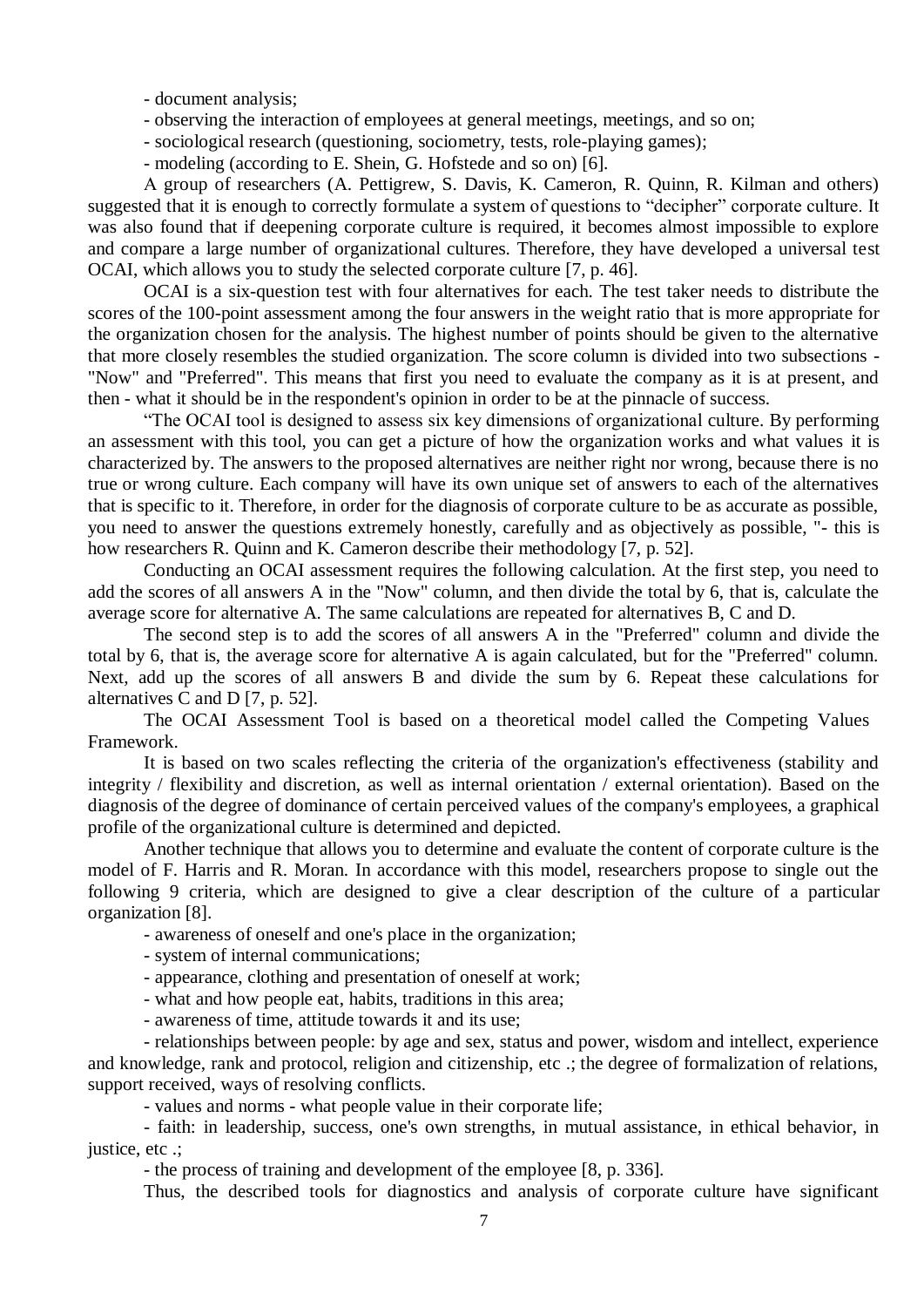differences among themselves. The Cameron - Quinn test serves to determine the type of corporate culture, as well as a source of information for constructing a predictive assessment of its further development. While the model of F. Harris and R. Moran helps to determine the specific features of the chosen organization, assess its state, describe the culture of the organization in the present tense. Nine criteria help to consider the culture of the organization from different angles, including the external design of offices and buildings, relationships with employees, etc. The author's methodology will collect some elements and criteria of various methods, as well as its own assessment parameters, taking into account the peculiarities of the Kazakhstani business environment.

This section examines the approaches of various authors to the definition of the essence and significance of the corporate culture of an organization. Also researched the issues in the field of tasks facing the corporate culture of the organization. The basics of methods of diagnostics and assessment of the corporate culture of the organization have been studied. The literature review made it possible to more systematically approach the study of the potential of corporate culture as a business tool in the practice of Kazakhstani companies. This, in turn, laid the foundation for the development of the author's universalized methodology for diagnosing and modifying corporate cultures of Kazakhstani companies to enhance their competitiveness and sustainable development of their business in modern economic conditions.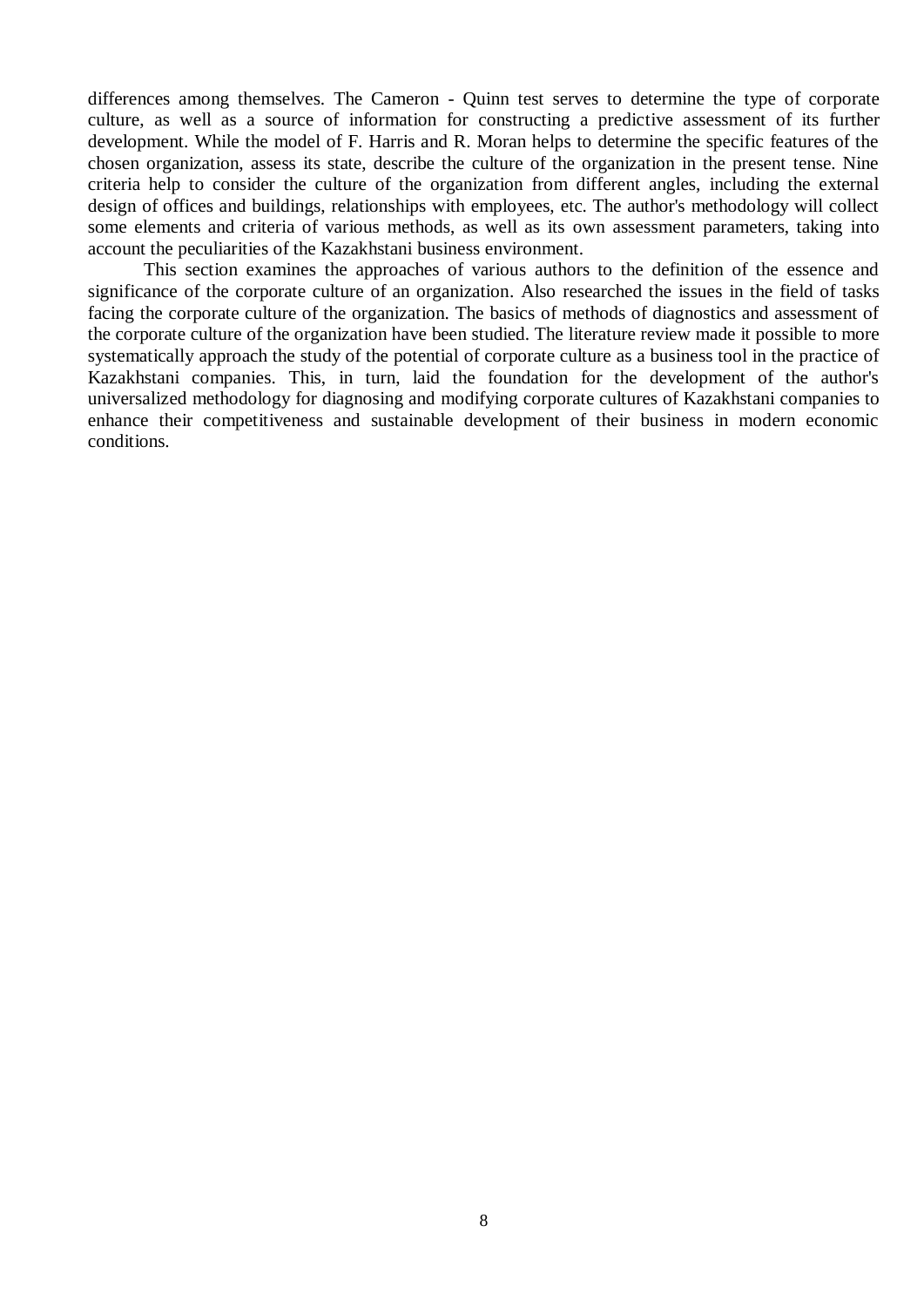## **3. RESEARCH METHODOLOGY**

The author's method of conducting the research consists in a combination of tools of the following methods: questioning with elements of interviewing, comparative and analytical methods.

The main source of information on the topic under study will be the results of questioning and interviewing respondents. Based on a questionnaire composed of 10 questions (48 items that are proposed to be assessed or to choose a variant of the answer) related to the peculiarities of the influence of corporate culture on maintaining productivity in a pandemic, it is planned to interview 150 respondents, randomly selected from various sectors of the economy.

The purpose of the survey is: to determine the nature of the influence of corporate culture on labor productivity in Kazakhstani companies in a pandemic in various sectors of the economy.

As part of the study, I highlight the following sectors:

First approach to classification:

- the real sector of the economy;

- the financial services sector.

Second approach to classification:

- primary sector: agriculture, fishing, forestry, hunting (agro-industrial sector) and extraction of natural raw materials (coal, oil, metal ores, etc.);

- secondary sector: manufacturing industry and construction;

- tertiary sector: culture, education, health care, consumer services and trade;

- Quaternary sector: information technology, education, research, global marketing, banking and financial services.

This approach will allow avoiding excessive generalization of the results, achieving a deeper understanding of the area under study.

I have formulated the following research hypotheses:

1. Corporate culture has a positive impact on productivity in a pandemic. To confirm or refute this hypothesis, the questions of the questionnaire were formulated to obtain and further analyze the qualitative indicators of productivity in companies.

2. Most of the owners and managers of Kazakhstani companies do not associate the deterioration in productivity with the effectiveness of the management system, namely the level of corporate culture in the organization. To confirm this hypothesis, it is necessary to find the relationship between the level of corporate culture in the studied companies and the deterioration in performance indicators.

The 10-question questionnaire was divided into 3 question blocks (see Appendix).

- 1 question block "Information about the company" was aimed at identifying the industry in which the company operates and the nature of the changes that have occurred in the context of the pandemic;

- 2 question block "The state of corporate culture in the company" will allow me to assess the degree of development of corporate culture in the company, its absence or presence;

- 3 question block "Changes in the pandemic" was aimed at identifying productivity problems and the nature of the impact of the pandemic on it.

Questions represent certain statements to which an answer must be given, how much I agree or disagree with the proposed statements. The answer to each question should take only 20-30 seconds, but it took up to 10 minutes to fill out one questionnaire.

Also, respondents who participated in the survey will be asked to comment on the answers or give a more detailed answer, an example from practice, if a monosyllabic answer is not enough to convey information that is important, in their opinion.

The process of collecting information and filling out the questionnaire will take place through a telephone survey of respondents, e-mails with a request to fill out the questionnaire. I believe that Kazakhstani entrepreneurs will willingly answer questions and during the collection process, certain problems or difficulties will not arise, since the survey will be conducted anonymously. It shouldn't be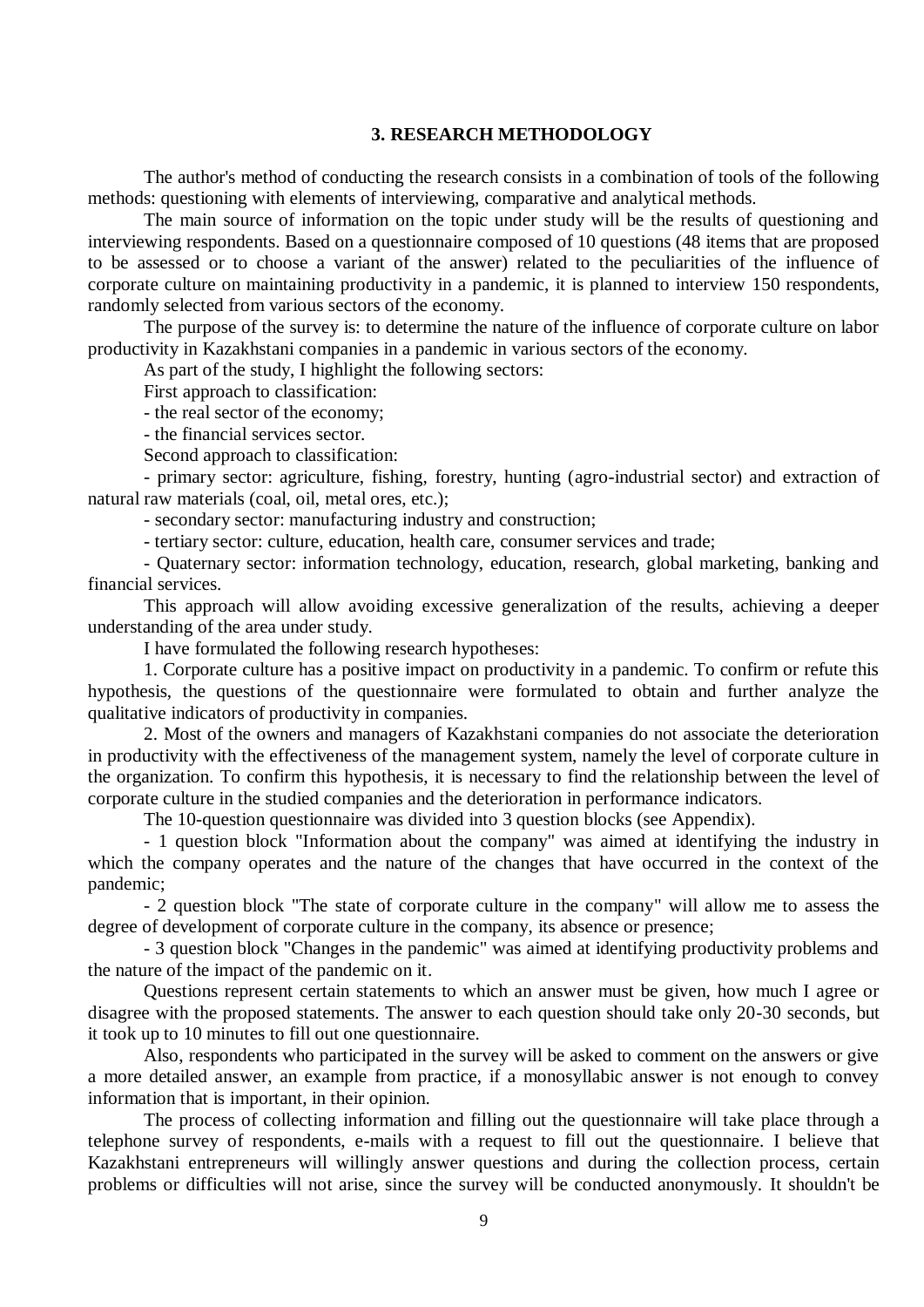difficult to find respondents.

The received data will be summarized in a spreadsheet for further processing and creation of graphic material.

Also, when choosing respondents, I will strive to cover as many sectors of the economy as possible, companies of various sizes. The corporate culture in the Kazakh business environment is predominantly present in large companies. But if the respondents represented only large companies, then the analysis would not be complete and would reflect the current situation on the issue under study.

Problems with the collection of official statistical indicators of the development of corporate culture in Kazakhstan are possible. Officially, no organization in Kazakhstan keeps statistics on corporate culture. In this regard, the results of the survey will be the main source of information.

Other methods will also be used during the study. So, in the theoretical and analytical parts of the work, the comparative method will be used. The comparative method means work on comparing two or more objects, highlighting the common and the different in them. In this study, the objects are approaches to the definition of the terminology of the sphere of corporate culture; results of a survey of employees of companies in various sectors of the economy.

Analytical method. It will consist in the search for regulatory information in the field of regulation of corporate culture in the Republic of Kazakhstan, a separate analysis of the internal documentation of commercial and state companies.

So, the main sources of data for the study will be:

- results of a structured questionnaire survey;

- statistical official data: Committee on Statistics of the Republic of Kazakhstan, reporting of state and commercial organizations;

- legal acts: legislation, internal documents of companies, etc.

The research process by the author is divided into the following main stages:

Stage 1. Formulation of a hypothesis, research questions and target audience for the survey;

Stage 2. Drawing up a questionnaire for interviewing respondents;

Stage 3. Conducting a survey using Internet resources

Stage 4. Collection and consolidation of the results of the questionnaire.

Stage 5. Allocation of 10 companies with a developed culture and 10 companies with a low level of corporate culture development.

Stage 6. Collection and consolidation of financial, economic and personnel and legal reports for 20 companies for comparative analysis.

Stage 7. Analysis of data for the 4th stage of the study.

Stage 8. Comparative analysis for the 6th stage of the study.

Stage 9. Formulation of conclusions on the research work: answers to research questions.

Stage 10. Highlighting promising directions for the development of corporate culture in Kazakhstani companies in a pandemic.

Thus, the selected list of methods forms the author's approach to researching the impact of corporate culture on productivity in a pandemic in the Republic of Kazakhstan.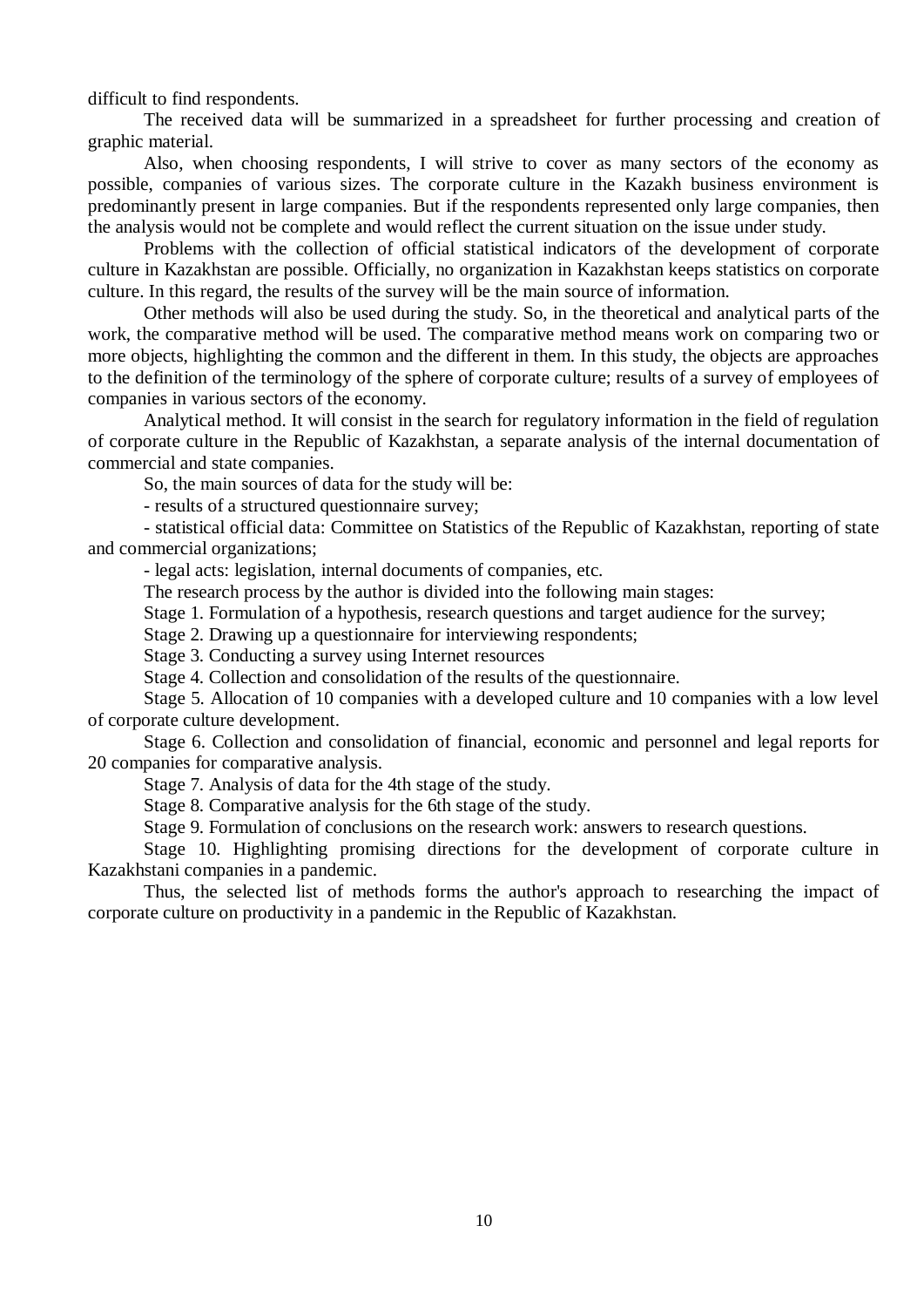## **4. DATA ANALYSIS**

During the study, 150 respondents were interviewed. Data collection was carried out both through an online survey using various sociological platforms (75%), and through direct collection of information (or conversations) and filling out a tabular form (25%).

The following results were obtained.



#### **Figure 1 - The structure of respondents and companies that took part in the study**

As Figure 1 shows, the study covered companies in various sectors of the economy, which increases the level of reliability of the results obtained and reduces the risks of errors associated with the peculiarities of the functioning of a company in a particular industry in a pandemic. For example, in the context of the economic crisis and pandemic, the financial performance of pharmaceutical companies has improved significantly. And if only pharmaceutical companies were surveyed within the framework of the study, then the results would be distorted and would not reflect the general situation in terms of assessing the impact of corporate culture on productivity in a pandemic.

The group of questions on assessing the state of corporate culture in the company was asked to fill in two tables with their assessments. The questions of item 3 "Please note how applicable the above statements are to your company" the following results were obtained (table 1).

|                                              | Strongly | Rather | Neither yes | Rather   | Strongly |
|----------------------------------------------|----------|--------|-------------|----------|----------|
| Assertions                                   | agree    | agree  | nor no      | disagree | disagree |
|                                              |          |        |             |          |          |
| You are aware of your place in the company   | 79,0%    | 9,0%   | 5,0%        | 3,0%     | 4,0%     |
| The success of the assigned tasks depends on |          |        |             |          |          |
| teamwork in a team                           |          |        |             |          |          |
|                                              | 16,7%    | 40,7%  | 32,3%       | 6,3%     | 4,0%     |
| The company has certain norms (rules) of     |          |        |             |          |          |
| behavior                                     |          |        |             |          |          |
|                                              | 31,3%    | 32,0%  | 9,7%        | 14,0%    | 13,0%    |
| The company adheres to a high culture of     |          |        |             |          |          |
| communication                                |          |        |             |          |          |
|                                              | 13,7%    | 32,3%  | 22,3%       | 16,0%    | 15,7%    |
| The communication system in the company      |          |        |             |          |          |
| is well established: between employees and   |          |        |             |          |          |
| managers, between employees                  |          |        |             |          |          |
|                                              | 28,7%    | 32,3%  | 9,7%        | 12,3%    | 17,0%    |
| The company has a certain business etiquette |          |        |             |          |          |
|                                              | 20,3%    | 9,7%   | 38,3%       | 19,3%    | 12,3%    |

**Table 1 - Assessment of the development of corporate culture features**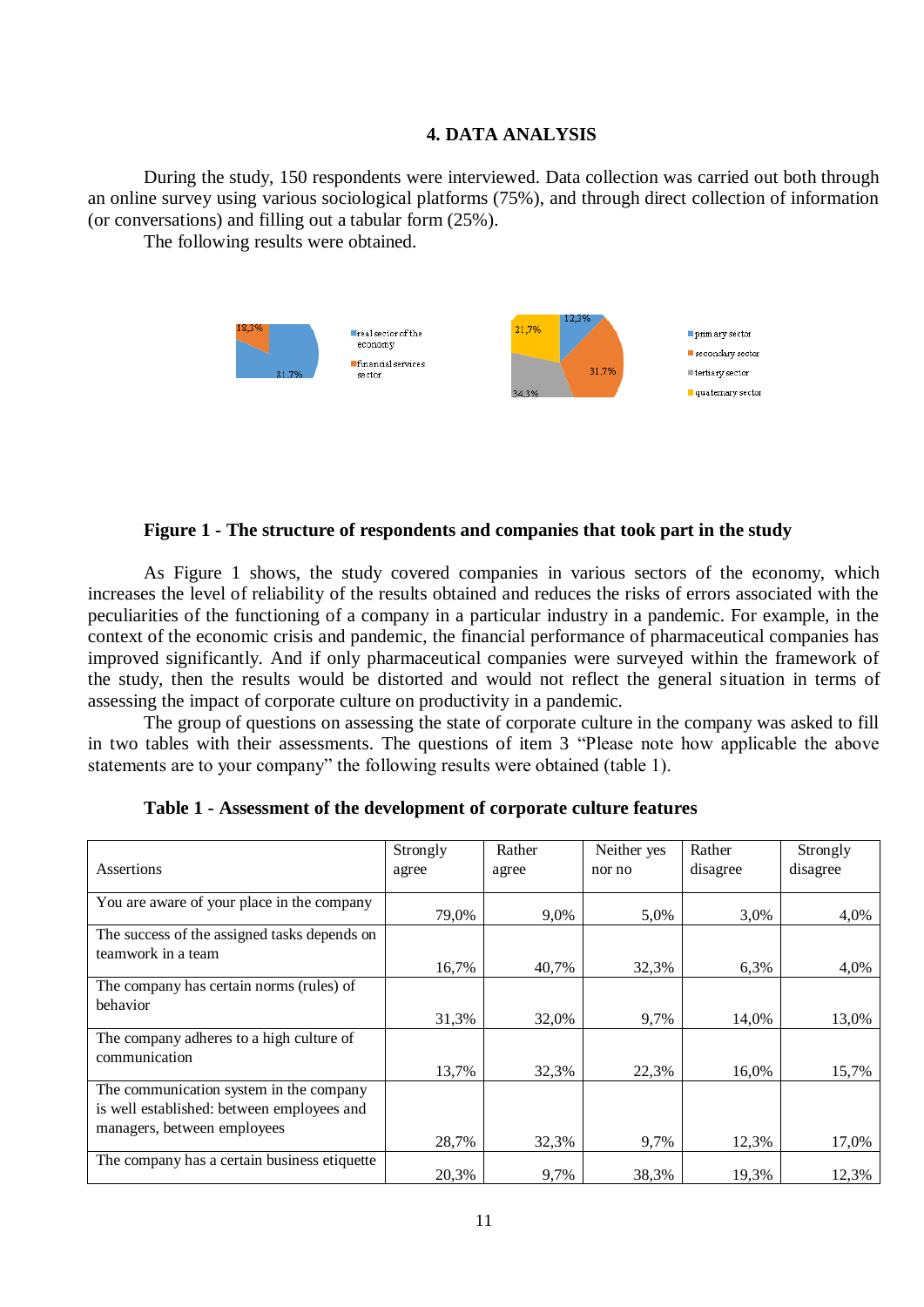| The company has a long tradition | $12,3\%$ | 29.0% | 32.7% | $.3,7\%$ | 12,3% |
|----------------------------------|----------|-------|-------|----------|-------|
| The company has a work ethic     | $22,0\%$ | 16,3% | 28.3% | $,0\%$   | 16.3% |

On the fourth question "Please mark the correct statements given in the following table" the following results were obtained (table 2). An assessment of the level of remuneration and professionalism of personnel, the development of communications, the effectiveness of management style, the development of a motivation system, as well as the presence of traditions and the nature of leisure activities in companies was carried out.

**Table 2 - Assessment of the development of the main elements of corporate culture**

|                                                                                 | Strongly agree | Rather<br>agree | Neither yes<br>nor no | Rather<br>disagree | Strongly<br>disagree |
|---------------------------------------------------------------------------------|----------------|-----------------|-----------------------|--------------------|----------------------|
|                                                                                 |                |                 |                       |                    |                      |
| The level of remuneration and                                                   |                |                 |                       |                    |                      |
| professionalism of personnel                                                    |                |                 |                       |                    |                      |
| The company invests in the development of                                       |                |                 |                       |                    |                      |
| its employees                                                                   |                |                 |                       |                    |                      |
| Company employees improve their:                                                | 21,0%          | 25,0%           | 35,7%                 | 17,7%              | 0,7%                 |
| professionalism and competence                                                  |                |                 |                       |                    |                      |
|                                                                                 | 25,3%          | 39,3%           | 17,7%                 | 14,7%              | 3,0%                 |
| Conflict situations are extremely rare in our                                   |                |                 |                       |                    |                      |
| company                                                                         | 61,3%          | 25,0%           | 10,7%                 | 1,7%               | 1,3%                 |
| Communications                                                                  |                |                 |                       |                    |                      |
|                                                                                 |                |                 |                       |                    |                      |
| All employees of the company have a<br>common view of the future development of |                |                 |                       |                    |                      |
| the company                                                                     |                |                 |                       |                    |                      |
|                                                                                 | 25,7%          | 43,0%           | 21,3%                 | 5,7%               | 4,3%                 |
| Working with employees of another                                               |                |                 |                       |                    |                      |
| department is more effective than working                                       |                |                 |                       |                    |                      |
| with personnel of other companies                                               | 50,7%          | 8,3%            | 21,7%                 | 18,0%              | 1,3%                 |
| We rarely have cases of misunderstanding                                        |                |                 |                       |                    |                      |
| when solving certain operational tasks.                                         |                |                 |                       |                    |                      |
| Effectiveness of management style                                               | 54,0%          | 14,7%           | 9,3%                  | 14,7%              | 7,3%                 |
|                                                                                 |                |                 |                       |                    |                      |
| All employees of the company are busy                                           | 65,0%          | 25,3%           | 1,7%                  | 7,3%               | 0,7%                 |
| An employee, if necessary, can                                                  |                |                 |                       |                    |                      |
| independently make a decision                                                   | 24,7%          | 25,0%           | 28,3%                 | 21,7%              | 0,3%                 |
| Employees are satisfied with the                                                |                |                 |                       |                    |                      |
| management style of the company                                                 |                |                 |                       |                    |                      |
|                                                                                 | 32,7%          | 31,3%           | 25,0%                 | 6,0%               | 5,0%                 |
| We have a low level of violation of labor                                       |                |                 |                       |                    |                      |
| discipline                                                                      | 35,7%          | 35,7%           | 8,0%                  | 14,3%              | 6,3%                 |
| Indicators of the comfort of the working                                        |                |                 |                       |                    |                      |
| environment                                                                     |                |                 |                       |                    |                      |
| We have good, friendly and working                                              | 0,0%           | 0,0%            | 0,0%                  | 0,0%               | 0,0%                 |
| relationships in the team                                                       |                |                 |                       |                    |                      |
|                                                                                 | 71,7%          | 21,7%           | 2,0%                  | 2,7%               | 2,0%                 |
| Conflict situations are resolved                                                |                |                 |                       |                    |                      |
| constructively and without emotion                                              | 39,3%          | 39,3%           | 3,3%                  | 17,7%              | 0,3%                 |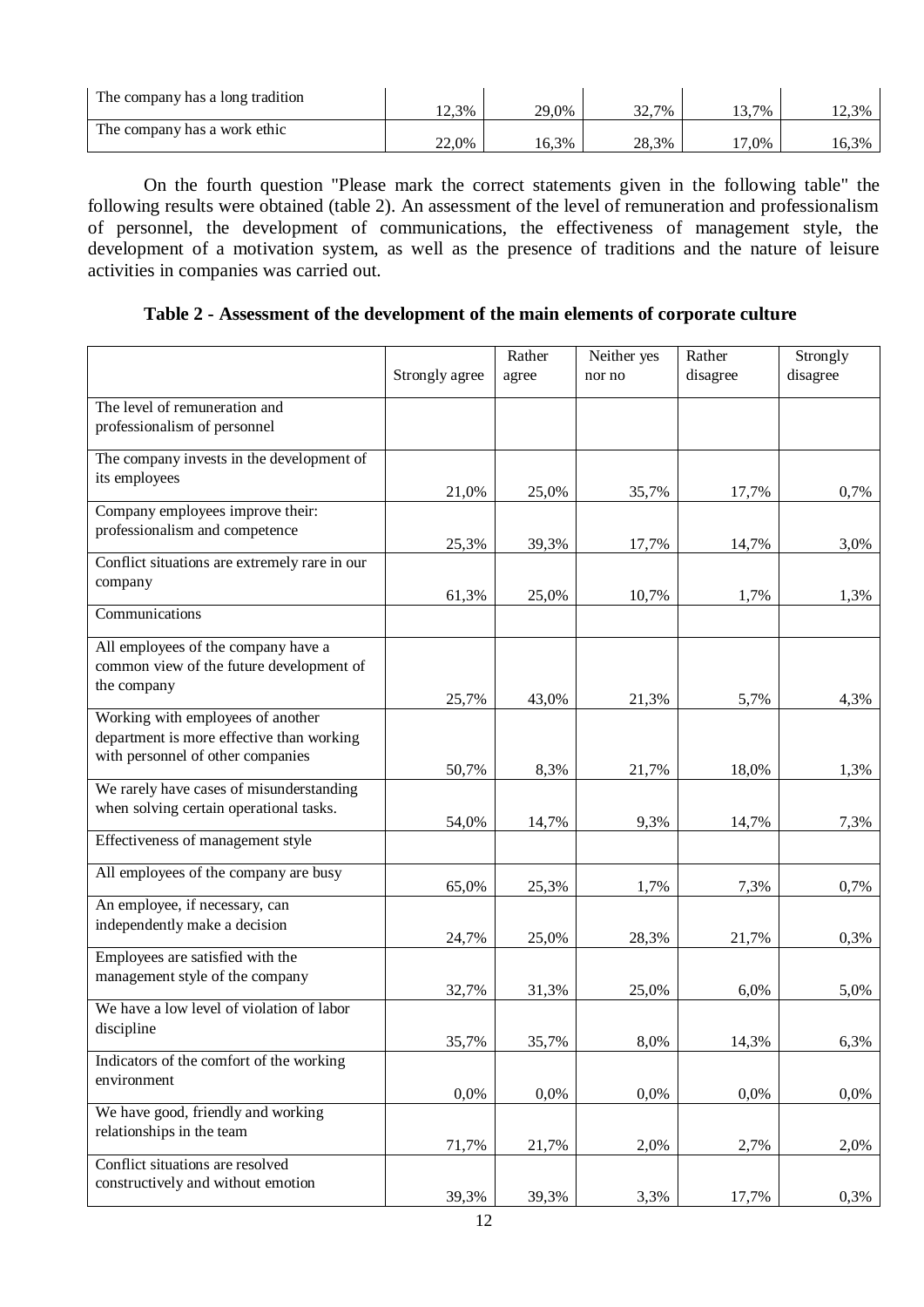| In our company, all employees treat each       |       |       |       |       |       |
|------------------------------------------------|-------|-------|-------|-------|-------|
| other with respect                             | 64,7% |       |       | 6,3%  |       |
| The company has no legal or other disputes     |       | 21,7% | 5,7%  |       | 1,7%  |
| with former employees of the company           |       |       |       |       |       |
|                                                | 67,7% | 28,3% | 0,0%  | 0,0%  | 4,0%  |
| Motivation issues                              |       |       |       |       |       |
| Wages suit most employees                      | 32,0% | 21,3% | 14,7% | 21,3% | 10,7% |
| There is an internal rule for assessing the    |       |       |       |       |       |
| effectiveness of employees with reference to   |       |       |       |       |       |
| the amount of remuneration                     |       |       |       |       |       |
|                                                | 43,0% | 36,0% | 6,3%  | 10,7% | 4,0%  |
| You can grow up the career ladder in our       |       |       |       |       |       |
| company                                        | 14,0% | 28,3% | 28,3% | 25,0% | 4,3%  |
| Our company has a good social package          | 39,0% | 21,3% | 14,7% | 17,7% | 7,3%  |
| Tradition and leisure                          |       |       |       |       |       |
| All information about the history and          |       |       |       |       |       |
| development of the company is available to     |       |       |       |       |       |
| me.                                            |       |       |       |       |       |
|                                                | 32,3% | 53,7% | 6,7%  | 7,3%  | 0,0%  |
| We jointly celebrate public holidays,          |       |       |       |       |       |
| birthdays of colleagues                        | 35,3% | 32,3% | 25,0% | 7,3%  | 0,0%  |
| The company organizes and conducts             |       |       |       |       |       |
| various events: contests, sports competitions, |       |       |       |       |       |
| outdoor trips, etc.                            |       |       |       |       |       |
|                                                | 2,7%  | 43,0% | 32,3% | 14,7% | 7,3%  |

The third block of questions was devoted to the changes that have taken place in companies in the context of the pandemic. So, on the fifth question "Have there been any changes in the company's activities in the context of a pandemic?" The following results were obtained (Figure 2).



Figure 2 - Assessment of changes in companies in a pandemic

On the sixth question about the nature of the changes that occurred, the following results were obtained (Figure 3).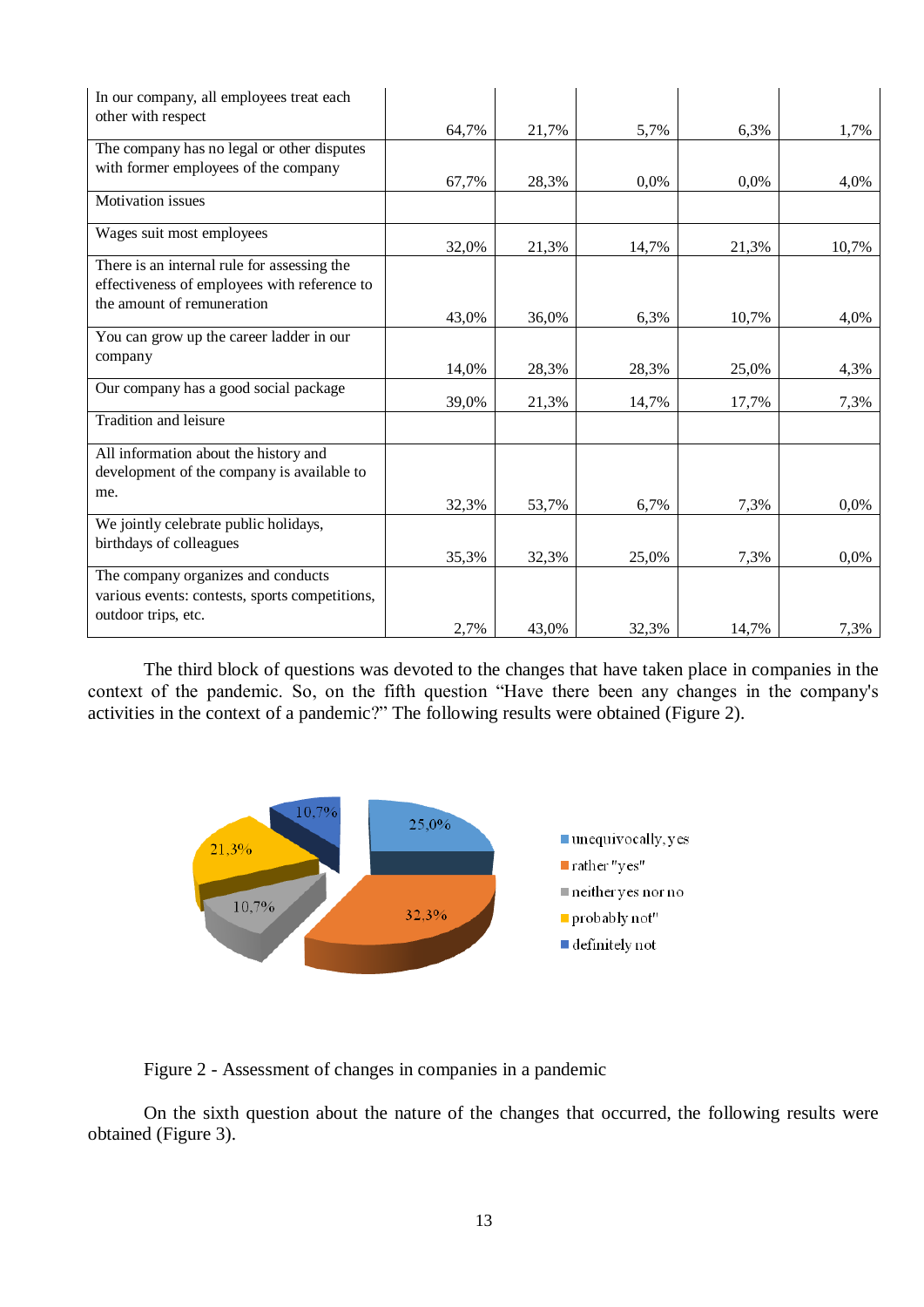

Figure 3 - The nature of changes under the influence of the pandemic

On the seventh question about changes in the efficiency of companies, the following results were obtained (Figure 4).



Figure 4 - Answers to the question "Has the efficiency of your company decreased in the context of a pandemic?"

There was also a request to evaluate the statements on the impact of the pandemic on the company's activities (on labor discipline, on labor relations, on the vision of the company's employees) against a number of the above statements (Table 3).

| T QUIV T<br>THE LOCAL OF THE PRINCIPLE OF RECOT GENERAL RECOT TURKIONS AND UNIVERSITY |                    |       |             |          |          |  |  |
|---------------------------------------------------------------------------------------|--------------------|-------|-------------|----------|----------|--|--|
|                                                                                       | Rather<br>Strongly |       | Neither yes | Rather   | Strongly |  |  |
|                                                                                       | agree<br>agree     |       | nor no      | disagree | disagree |  |  |
|                                                                                       |                    |       |             |          |          |  |  |
| Labor discipline                                                                      |                    |       |             |          |          |  |  |
|                                                                                       |                    |       |             |          |          |  |  |
| Employees perform their job duties without                                            |                    |       |             |          |          |  |  |
| deadlines                                                                             |                    |       |             |          |          |  |  |
|                                                                                       | 0,3%               | 17,7% | 21,3%       | 43,0%    | 17,7%    |  |  |
| Difficulties arise with maintaining effective                                         |                    |       |             |          |          |  |  |
| work                                                                                  |                    |       |             |          |          |  |  |
|                                                                                       | 3,7%               | 21,3% | 32,3%       | 17,7%    | 25,0%    |  |  |

Table 4 - Impact of the pandemic on labor discipline, labor relations and employee vision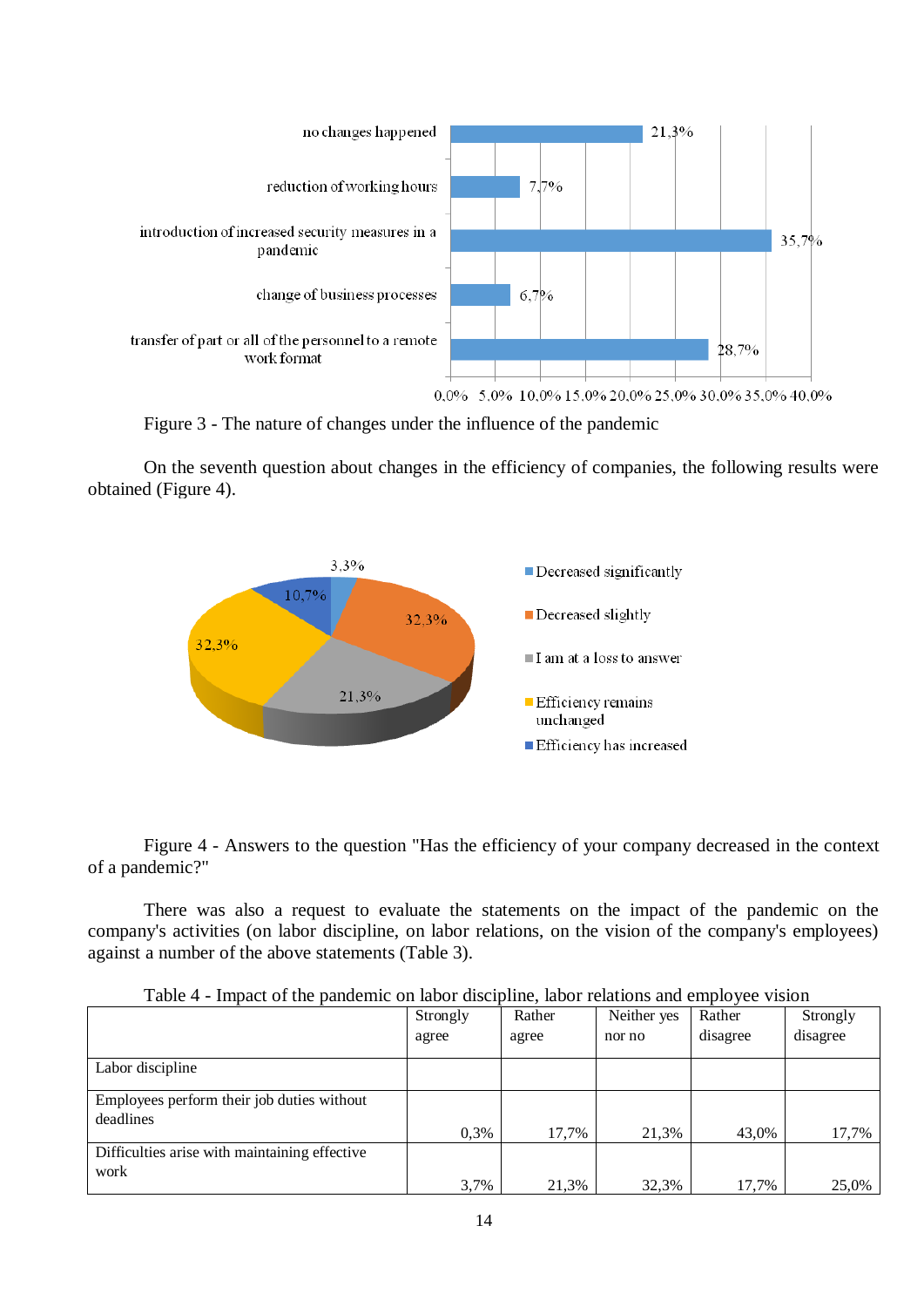| The number of conflict situations in the         |      |       |       |       |       |
|--------------------------------------------------|------|-------|-------|-------|-------|
| company has grown                                | 0,3% | 10,7% | 10,7% | 21,3% | 57,0% |
| The number of clients and partners who are       |      |       |       |       |       |
| dissatisfied with the quality of our work has    |      |       |       |       |       |
| increased                                        | 0,0% | 17,7% | 25,0% | 28,7% | 28,7% |
| Being late for work has become the norm          | 0,3% | 7,0%  | 10,7% | 35,7% | 46,3% |
| Employees find it difficult to perceive the new  |      |       |       |       |       |
| work format                                      | 7,7% | 17,7% | 35,7% | 21,3% | 17,7% |
| Management does not respond to labor             |      |       |       |       |       |
| management problems                              | 0,0% | 7,0%  | 3,7%  | 28,7% | 60,7% |
| <b>Labor Relations</b>                           |      |       |       |       |       |
| Employees quit with a transfer to other          |      |       |       |       |       |
| companies                                        | 2,3% | 23,3% | 19,7% | 35,0% | 19,7% |
| Employees are laid off due to staff cuts         | 0,0% | 3,7%  | 17,7% | 32,3% | 46,3% |
| Employees are fired due to violation of labor    |      |       |       |       |       |
| discipline                                       | 0,0% | 17,7% | 25,0% | 28,7% | 28,7% |
| Collaboration with colleagues has become much    |      |       |       |       |       |
| more difficult                                   | 0,0% | 10,7% | 3,7%  | 35,7% | 50,0% |
| The level of wages has decreased                 | 3,7% | 0,0%  | 28,7% | 17,7% | 50,0% |
| Vision                                           |      |       |       |       |       |
| There is no understanding of the future          |      |       |       |       |       |
| development of the company in a pandemic         | 3,7% | 0,0%  | 17,7% | 32,3% | 46,3% |
| The strategic goals and mission of the company   |      |       |       |       |       |
| have not been changed                            | 3,7% | 28,7% | 25,0% | 21,3% | 21,3% |
| Difficulties arise with understanding your place |      |       |       |       |       |
| in the company                                   | 3,7% | 0,0%  | 35,7% | 21,3% | 39,3% |

The above statements, in the author's opinion, reveal changes in a number of factors of companies' productivity.

On the eighth question "What measures for the development of corporate culture do you consider the most appropriate in a pandemic?" the following responses were received

- adjustment of the development strategy: mission, goals, objectives 37%;
- changes in the organizational structure, business processes 27%;
- preservation of wages regardless of the company's performance indicators 24%;

- an increase in expenses for the development of human resources in the company - 12%.

On the ninth question "Do you plan to change your job?" 64.3% of respondents answered in the negative, 21.4% doubted and 14.3% in the affirmative. In general, 35.7% of respondents can be considered ready to change their place of work.

In the last question, it was proposed to evaluate the company's performance in a pandemic on a five-point scale. Four points were given by 35.7%, five points were given by 57.1% and three points were scored by only 7.2% of companies. In our opinion, the situation in the economy is much worse. The high scores are due to the fact that employees of companies that went bankrupt during 2020 did not participate in the survey. That is, the companies in which the respondents worked passed 2020 and functioned in 2021. The very preservation of the functioning of companies already suggests that, on the whole, they are efficient and sustainable.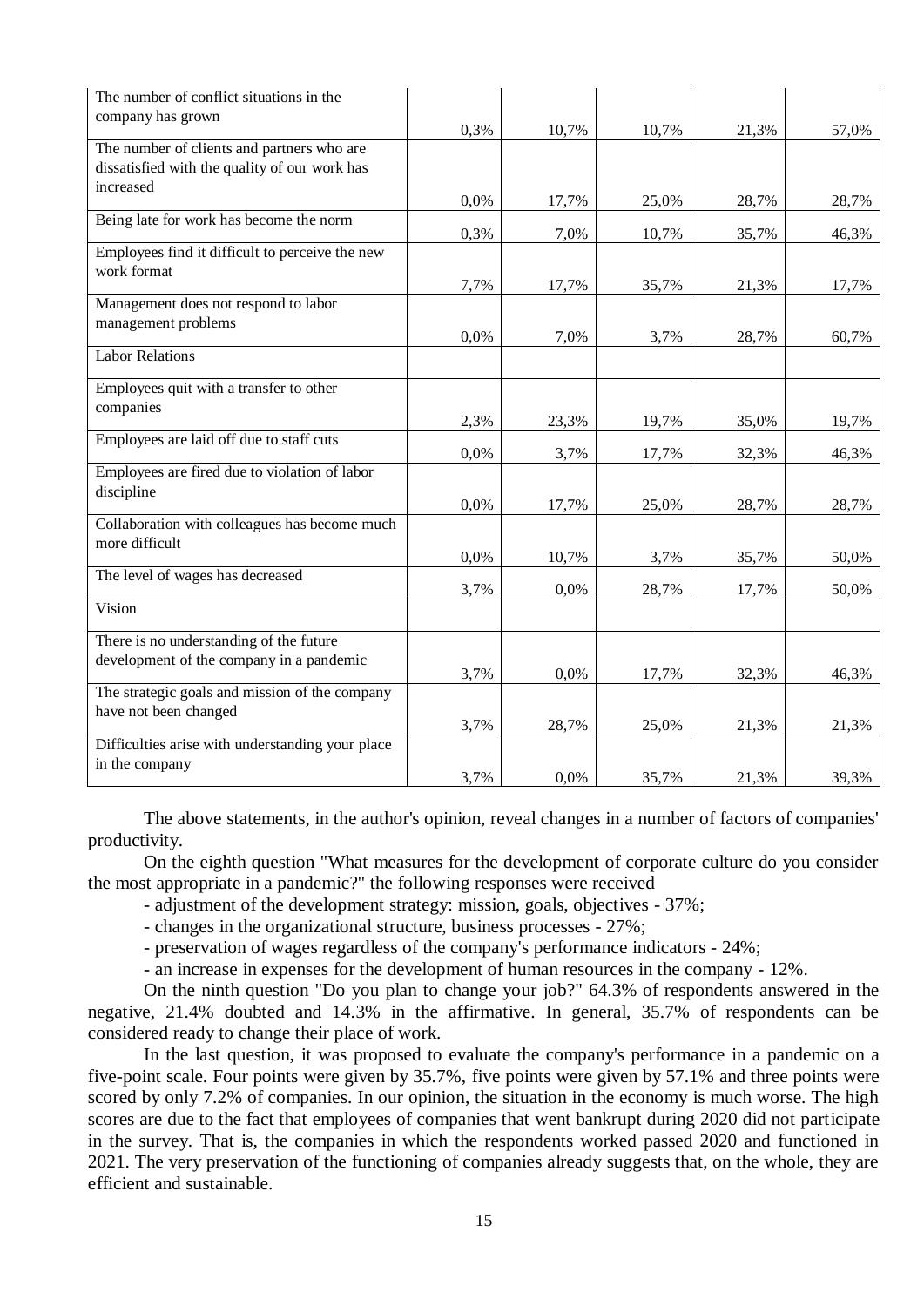Then, 10 companies with low results in assessing corporate culture (group B) and 10 companies with the highest ratings (group A) were selected (table 5).

Table 5 - The results of calculating performance indicators in a pandemic for two groups of companies

|                                                                      | Group of companies A | Group of companies B |
|----------------------------------------------------------------------|----------------------|----------------------|
| Average growth rate of the balance sheet currency for 2020 to 2019,% | 123,1                | 104,3                |
| Average growth rate of total net profit for 2020 to 2019,%           | 107,4                | $-18,8$              |
| Average growth in labor productivity in 2020 to 2019,%               | 102,3                | $-11,2$              |
| Average employee turnover rate for 2020,%                            | 8.9                  | 18,2                 |
| Average profitability at the end of 2020,%                           | 9,20%                | 2,10%                |

For a number of companies, access to financial statements (corporate financial statements) was either not published for 2020, or this information was not published on the company's website. By the author, these companies were replaced by the next ones in terms of the number of positive or negative assessments of the level of development of corporate culture.

In the next subsection, we will describe the research process.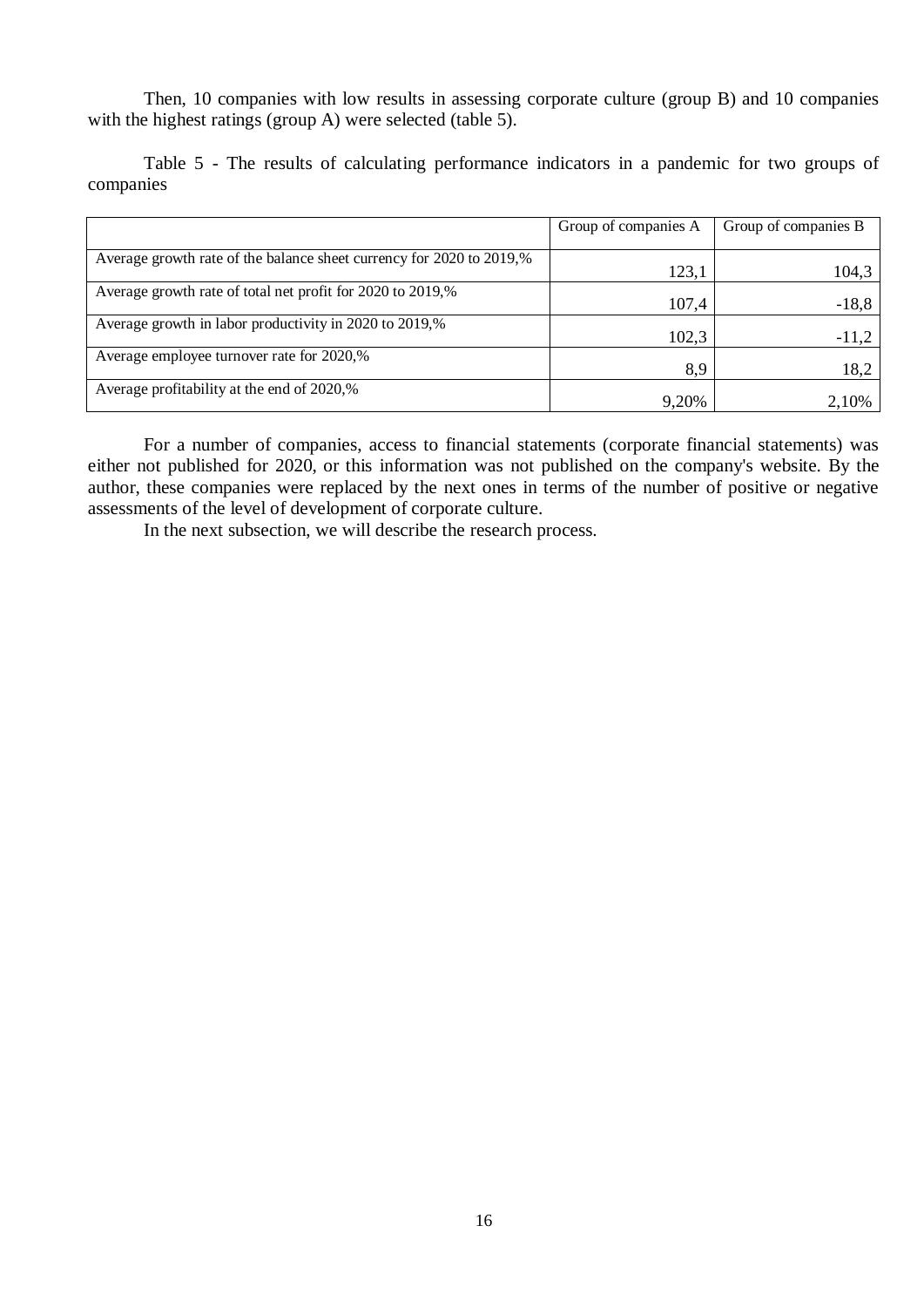#### **5. MODEL DESCRIPTION**

After receiving the results of the survey, the data were entered into a summary table. Further, the answers were ranked on a five-point scale, where "1" is an indicator of a low level of development of corporate culture in the company, and "5" is the maximum indicators of the level of development of corporate culture.

Each item on the questionnaire from 3 to 9 was rated according to this approach. For example, on question No. 3 "Please note how the above statements are applicable to your company" - and the statement "You are aware of your place in the company":

- I completely agree - 5 points;

- Rather, I agree - 4 points;

- Neither "yes" nor "no" - 3 points;

- Rather disagree - 2 points;

- I completely disagree - 1 point.

All the results obtained were summed up by 1 questionnaire to identify companies, leaders and outsiders in terms of the development of corporate culture. And for a generalized assessment of the development of corporate culture in Kazakhstani organizations from various sectors of the economy in a pandemic.

In this case, the maximum possible score is 255 points (where the answer scores 5 points), and the minimum is 51 points (where the answer scores 1 point).

The last 10 question was asked to compare the results obtained throughout the questionnaire with the general subjective assessment of the respondents.

Thus, the average score for all companies was 4.1 points, where the cumulative average number of points (212.3) is divided by the number of choices (51). In general, this result is confirmed by the received and the results of the answer to question no. 10.



17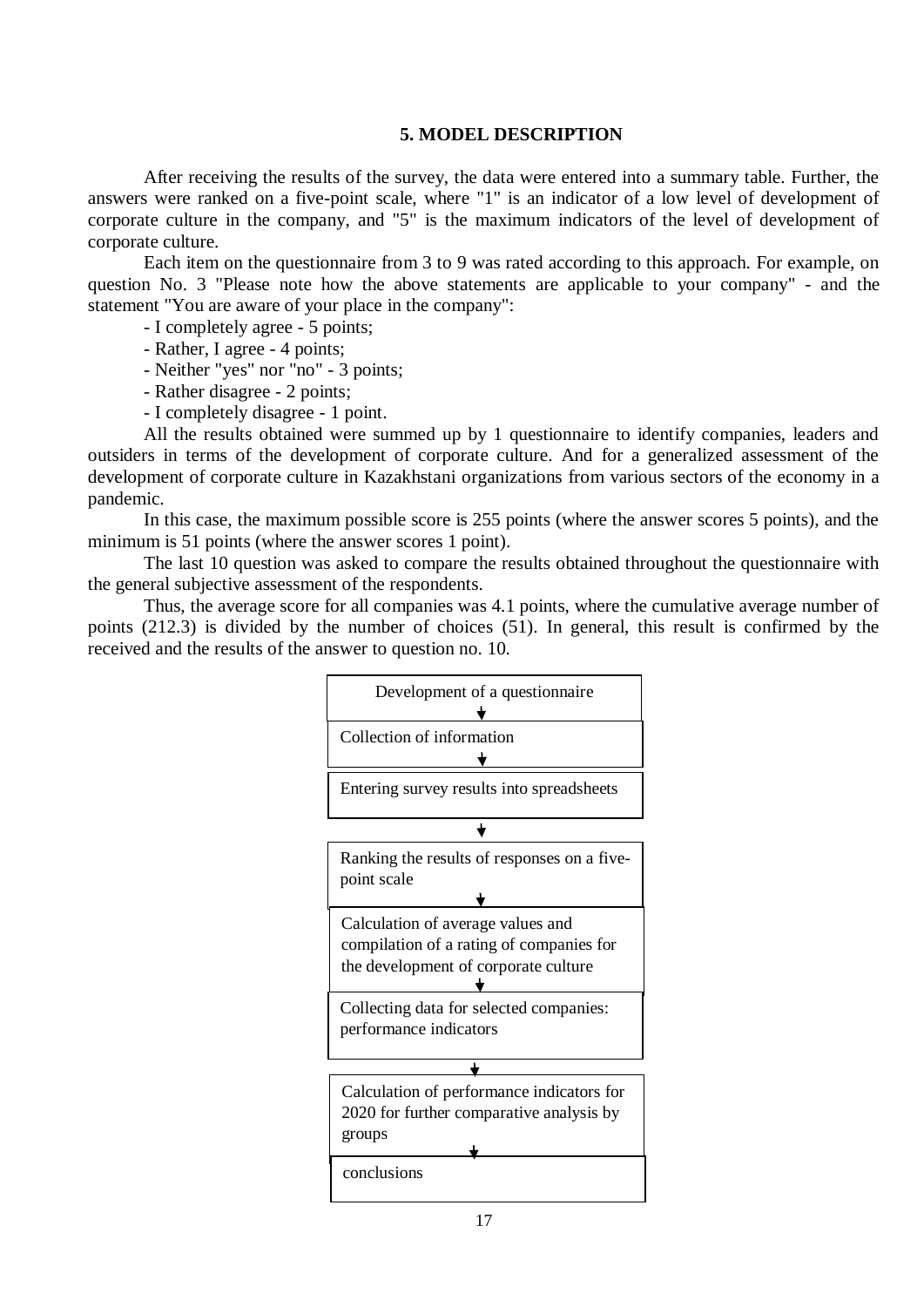## **Figure 5 - Logic of the research model**

This work gave us the opportunity to make a rating of companies (by the number of points scored) where the higher the score, the more developed the corporate culture of the company, the lower the score (at least 51 points), the less developed the corporate culture. Further, focusing on this rating, I have selected companies to assess the impact of corporate culture on the company's performance in a crisis. All the logic of the work done can be presented in the following figure 5.

For the calculation of production indicators, the following primary sources were used:

- corporate financial and accounting reporting;

- report on labor, presentations and management reports on personnel management.

The following indicators were calculated:

- the average growth rate of the balance sheet currency for 2020 to 2019 in percent;
- the average indicator of the growth rate of the total net profit for 2020 to 2019 in percent;
- the average growth rate of labor productivity for 2020 to 2019 in percent;
- the average rate of employee turnover for 2020 in percent;
- the average profitability indicator at the end of 2020 in percent.

The formulas were used quite simple and widespread in the field of financial and economic analysis of the company. So, for example, the average growth rate of the balance sheet currency for 2020 to 2019 was calculated as follows: the value of the balance sheet currency in 2020 divided by the value of the balance sheet currency for 2019 and multiplied by 100%. I got results for 10 companies with a low level of corporate and culture development and for 10 companies with a high level of corporate and culture development. Further, the average values were calculated: the sum of the indicators of production activity was divided by 10 (the number of companies). And so on in 2 groups.

The above model gave me the opportunity to prove the link between a high level of corporate culture in a company and good performance in a pandemic. In this study, we could not take into account other factors affecting the development of production indicators, such as measures of state support for business, the national scale of the company, the specifics of the company's industry, etc. Despite this, I can speak of a fairly high level of reliability of the results obtained, since all these processes are also associated with the corporate culture of Kazakhstani companies.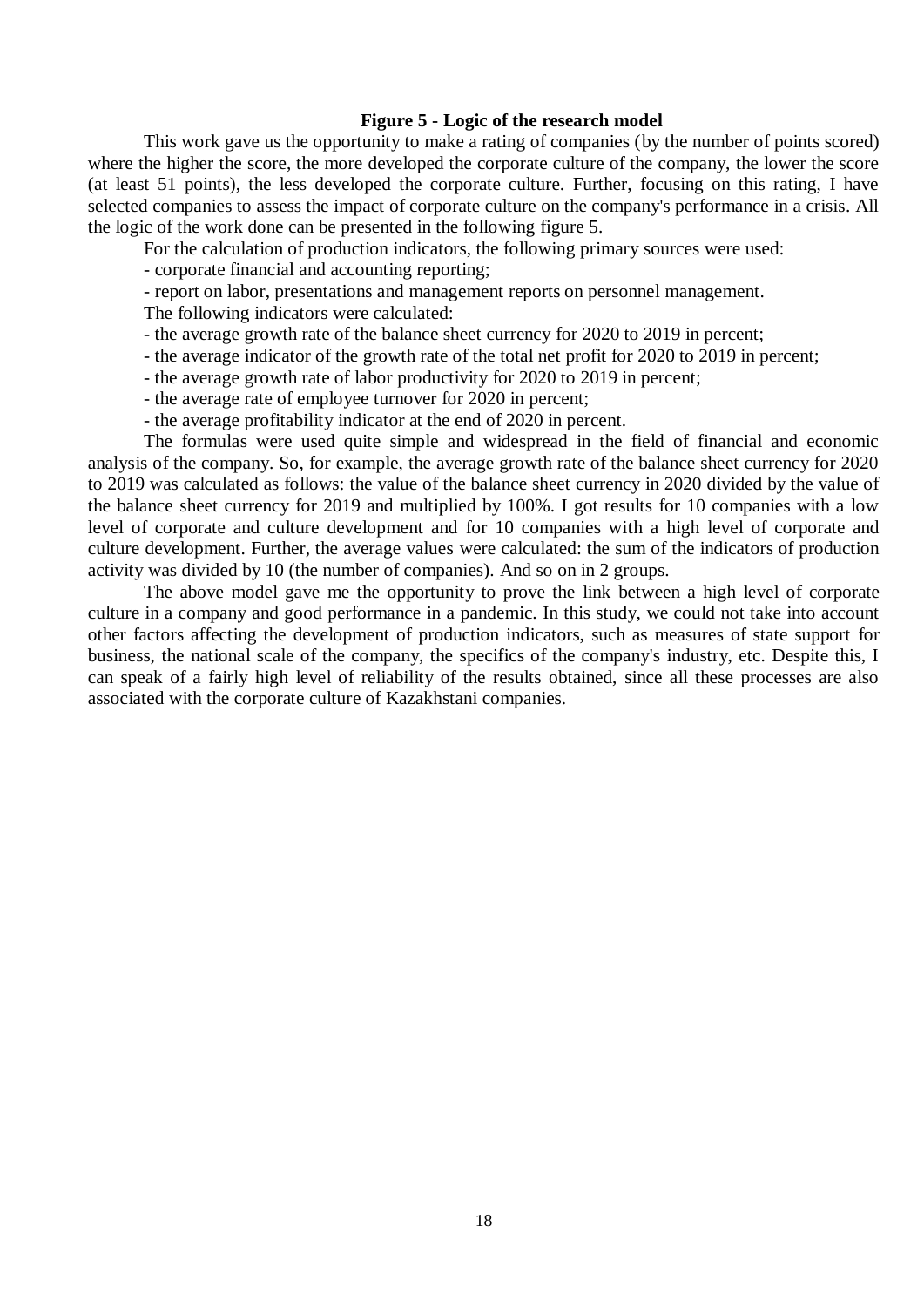## **6. MAIN RESULTS AND TESTS**

In the course of fulfilling the set goal and confirming or refuting the hypothesis, a large amount of multi-stage research work was carried out. The study covered 150 employees of various Kazakhstani companies working in 15 companies in various sectors of the economy of the Republic of Kazakhstan and located (central offices) in various cities of the country. The survey was attended by both employees of large and medium-sized companies and small and micro businesses. Such coverage, in my opinion, increases the level of reliability of the data obtained.

The results of the research were published in the 4th chapter of the thesis.

To the research question "Which sectors of the economy are the most sensitive to changes in environmental factors in a pandemic?" a fairly clear answer was received. Lower indicators of the impact of the pandemic on the elements of corporate culture were identified based on the results of the third block of questions "Changes in a pandemic".

The biggest negative changes took place in companies in the tertiary sector, namely in companies in the field of education, consumer services and trade. In the affirmative to the question "Has the efficiency of your company decreased in the context of a pandemic?" answered 30.3% (in the structure of all companies) and 85% (in the structure of their own sector of the economy). Also, partly negative consequences manifested themselves in the companies of the secondary sector. The respondents working in these companies answered affirmatively to the question about the negative impact on the company's efficiency: 5% in the structure of all companies and 26% in the structure of their sector.

The respondents of the primary and quaternary sectors did not confirm (or found it difficult to answer) the negative impact on the effectiveness of the organization of the economic crisis and pandemic. So, for example, the minimum impact of the pandemic and the economic crisis was on banking, insurance, marketing and research organizations. It can be noted that it is these types of entrepreneurial activities that can be transferred to a remote work format.

To answer the research question "What is the nature of the influence of corporate culture on the company's performance in a pandemic?" both a questionnaire survey was conducted to assess the current state of corporate culture development, and to identify relationships with the performance of companies in a pandemic.

The second group of questions "The state of corporate culture in a company" was devoted to assessing the level of development of corporate culture in organizations in a pandemic. The average percentage of answers characterizing the low level of development of corporate culture in companies was 24.5% ("rather, disagree" and "disagree).

The main problematic elements of corporate culture in the respondents' companies are:

- non-compliance with work ethics in 33.3% of companies;

- insufficiently high culture of communication between employees - 31.7%;

- lack of clear business etiquette - 31.7%;

- poor level of development of the communication system between employees and management - 29.3%.

The best scores for the following elements (strongly agree + rather agree):

- understanding of the respondent's place in their company - 88%;

- effective implementation of the assigned tasks when working together - 57.3%.

When assessing the elements of corporate culture in the field of human resources management, in general, results were obtained that positively characterize the company. At the same time, problem areas were identified. So, for example, high scores were scored for the following elements:

- the size of wages does not suit workers - 32%;

- lack of career opportunities, that is, ignoring the principles of meritocracy - 29.3%;

- lack of social package or its insignificance - 25%;

- communication problems in solving operational problems and an excessively high level of centralization of power - 22% each.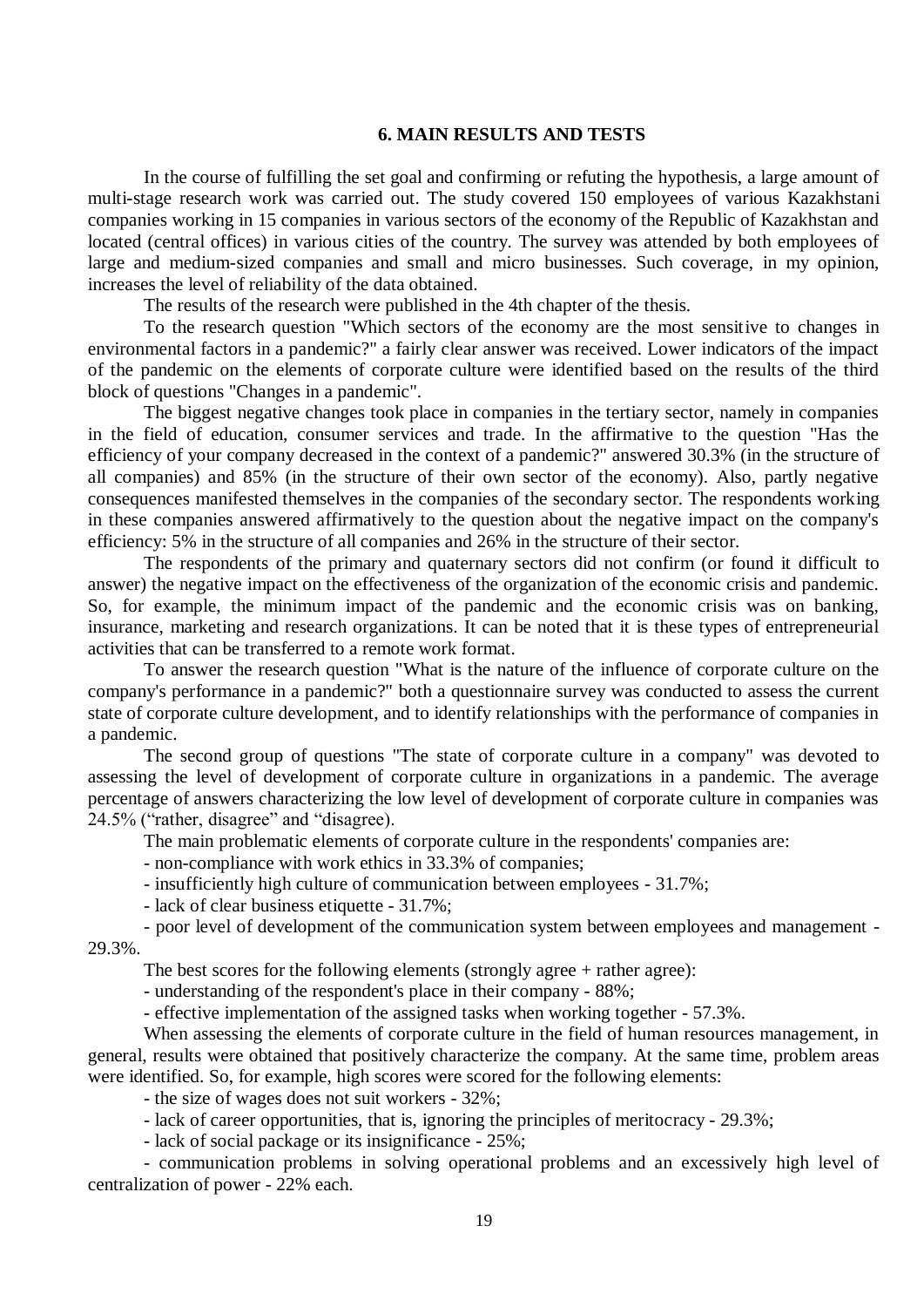Positive marks were scored for the following elements:

- low level of conflict in the company's team - 86.3%;

- high level of employment of workers - 90.3%;

- knowledge of the history, mission and objectives of the company by employees - 86%.

The results of the third block of questions were devoted to the changes that have occurred in companies in the context of the pandemic. Earlier, I reviewed the results of the answers in the context of the economic sectors.

In general, answering the fifth question "Have there been any changes in the company's activities in the context of a pandemic?" Respondents answered positively in 57.3% of cases. That is, the pandemic has had a certain impact on the functioning of companies. In 32% of cases, no changes were recorded, and 10.7% found it difficult to answer this question.

The changes affected the following areas:

- transfer of part or all of the personnel to a remote work format - 28.7%;

- introduction of increased security measures in a pandemic - 35.7%.

The minimum changes were in:

- business processes - 6.7%

- reduction of working hours - 7.7%

In 21.3% of respondents answered that either the changes did not take place, or were insignificant.

As for the impact of the pandemic on the efficiency of companies (as a whole), 35.7% responded that it has decreased or decreased slightly. 32.3% of respondents did not notice any changes in the efficiency of companies, and 10.7% noted an increase in the efficiency of companies. I noted that pharmaceutical companies, Internet companies and financial services companies have shown effectiveness.

The direct impact of the pandemic on the performance of workforce management (on which productivity depends) has been quite clear. Thus, the negative impact was confirmed by the respondents on the following points:

- difficulties arise with maintaining effective work - 25%;

- in some cases, employees find it difficult to perceive the new format of work - 25.3%;

- more frequent cases of dismissal of employees with a transfer to other companies - 25.7%;

- there are no management actions to change the company's development strategy in a pandemic - 32.3%.

- breakdowns of deadlines are allowed when fulfilling orders -18%;

- the company allows an increase in the number of clients, partners who are dissatisfied with the quality of work - 17.7%;

- the number of cases when employees are dismissed due to violation of labor discipline increased - 17.7%.

According to the respondents, the most effective measures for the development of corporate culture in a pandemic are:

- adjusting the development strategy: mission, goals, objectives of the company - 37%;

- changes in the organizational structure, business processes - 27%.

On the penultimate question of the questionnaire about plans to change jobs, 64.3% received a negative answer. Only 14.3% gave a positive answer. In my opinion, this result is due to the fear of losing a job in a pandemic.

In general, 57.1% of respondents noted the effectiveness of overcoming the problems with the pandemic by 5 points.

Further, a comparative analysis of performance indicators of group of companies A (maximum estimates for the level of development of corporate culture and minimum for the negative impact of the pandemic) and group of companies B (minimum estimates for the level of development of corporate culture and maximum for the negative impact of the pandemic) was carried out (see Table 5) ...

The following conclusions can be drawn:

- indicators of growth of the balance sheet currency, growth rates of net profit, labor productivity,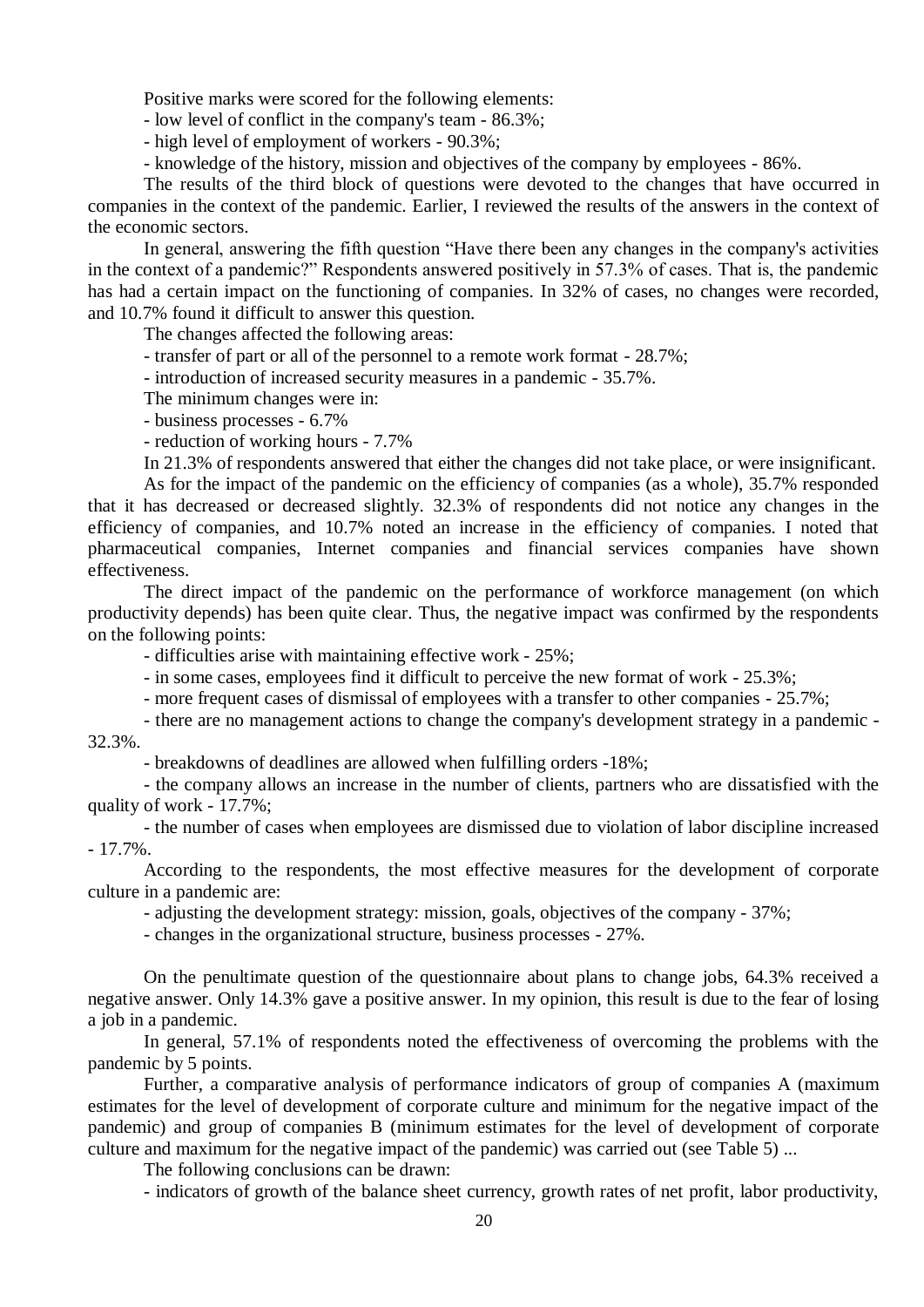staff turnover and profitability in Group A companies with a high level of corporate culture are better than in Group B companies;

- in a pandemic, a developed corporate culture counteracts the decrease in the efficiency of the functioning of companies, neutralizes the negative effect of the impact of an aggressive and unfavorable external environment;

- in a pandemic, companies with a corporate culture only slow down their development, while in companies with a low level of corporate culture, entrepreneurial risks increase and efficiency decreases.

To answer the final research question "What steps need to be taken to improve company productivity in a pandemic?" a number of recommendations were developed, based on the results of the study.

Thus, for the accelerated development of corporate culture and its elements, in Kazakhstani organizations, it is necessary:

- to include in the state strategy of socio-economic development the need to implement measures for the development of industrial democracy (as one of the forms of corporate culture) in Kazakhstani organizations: informing, consulting, methodological support, improving legislation;

- to allocate grants for research and monitoring of the development of corporate culture in Kazakhstani organizations, as well as assessing its impact on various aspects of the functioning of companies, including productivity;

- to develop a standard form of an intra-company document approving the rights and regulating the procedure for the participation of employees in the management of elements of corporate culture. This internal document can be either a part of the "Personnel policy of the company", or it can be separated into a separate internal corporate norm.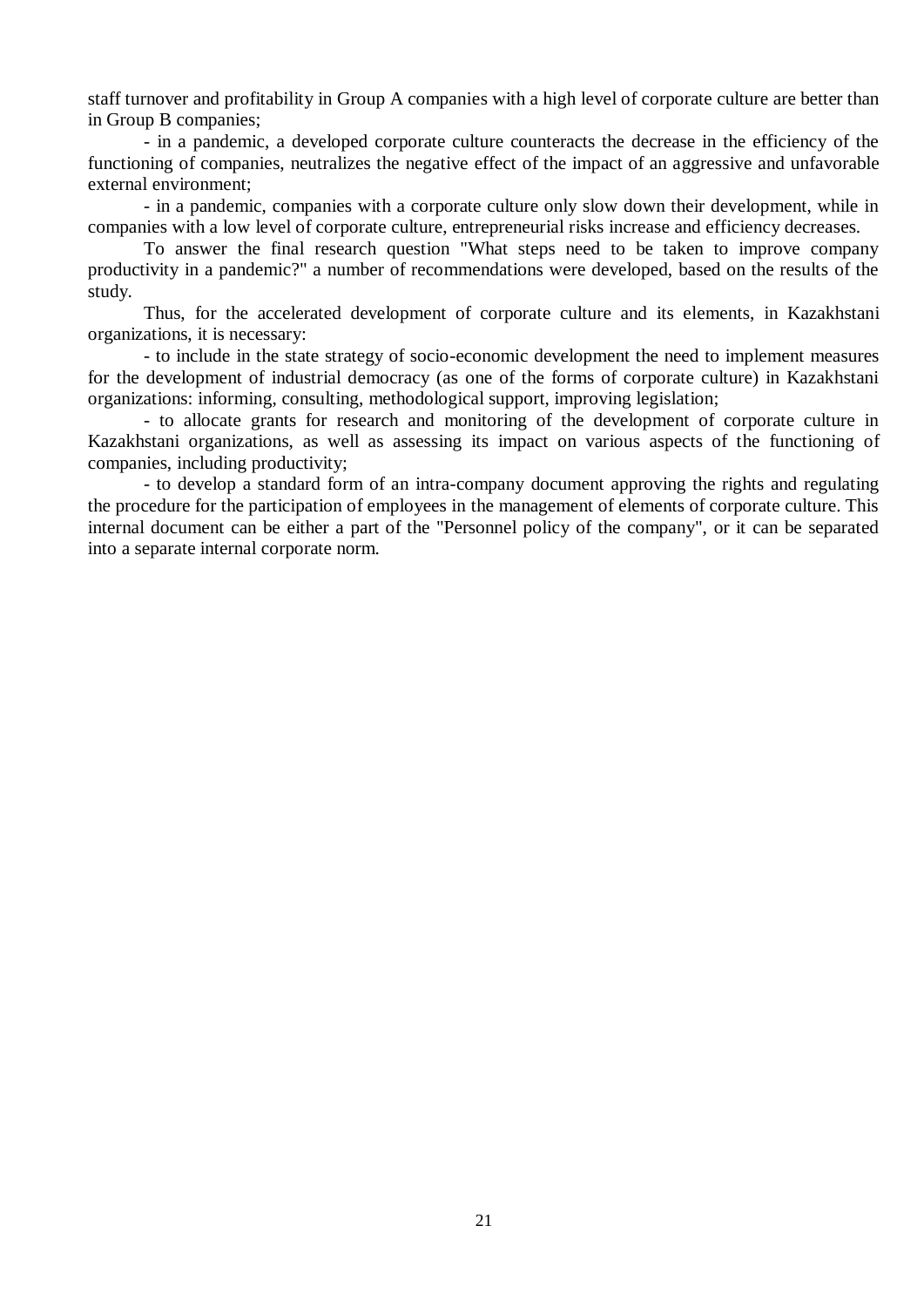#### **7. CONCLUDING REMARKS**

The following answers were received to the posed research questions.

- What approaches exist to define the concept of "corporate culture"? In the course of writing the dissertation, various approaches to the definition of the concept of "corporate culture" were analyzed. There are three main approaches: corporate culture as a broad category covering a wide range of issues; corporate culture as the environment of the organization, created by itself; corporate culture as a distinctive feature of the organization.

- What are the functions of the elements of the corporate culture of the organization? It was determined that the main goal of corporate culture is to ensure external adaptation and internal integration of the organization by improving personnel management. It is concluded that the corporate culture of an organization is made up of its elements, being correctly adjusted to each other, create a solid foundation on which the entire building rests. If each of the elements is not coordinated with the others, then the principle of consistency is violated and corporate culture will not work, but a simple set of activities that do not have a common goal comes out. In addition, for each company, the set of elements of corporate culture should be individualized.

- What are the differences between modern methods of assessing the effectiveness of corporate culture? A list of methods for assessing corporate culture was given: in-depth interview; study of rituals and traditions of corporate culture; observation (monographic research); study of the established management practice in the organization; analysis of documents; observing the interaction of employees at general meetings, meetings and so on; sociological research (questioning, sociometry, tests, roleplaying games); modeling. The differences lie in the choice of criteria and indicators of the effectiveness of corporate culture.

The author's method of conducting the research was developed, which consists in a combination of tools of the following methods: questioning with elements of interviewing, comparative and analytical methods. This technique made it possible to obtain answers to the following research questions:

- Which sectors of the economy are the most sensitive to changes in environmental factors during a pandemic? It was determined that the negative factors affected the companies of the tertiary and quaternary sectors to the greatest extent. But, to a greater extent, the negative consequences affected those companies that could not adapt to the new conditions, make changes to the organizational structure and business processes.

- Does corporate culture affect the company's performance in a pandemic? It was determined that elements of corporate culture, if present and developed, have a positive impact on the performance indicators of Kazakhstani companies in a pandemic.

- What is the nature of the influence of corporate culture on the company's performance in a pandemic? The high level of corporate culture development does not allow the company's performance indicators to deteriorate sharply. Depending on the type of company, its size and the markets in which it operates, a high level of corporate culture either slows down the decline in performance indicators, or makes it possible to maintain a previously achieved position or allows it to improve even in a pandemic.

- What measures need to be taken to improve the company's productivity in a pandemic? Based on the results obtained, recommendations were developed for the development of corporate culture in Kazakhstani companies as a method of improving management in a pandemic and increasing productivity indicators. So, for the accelerated development of corporate culture and its elements, in Kazakhstani organizations, it is necessary: to include in the state strategy of socio-economic development the need to implement measures for the development of industrial democracy in Kazakhstani organizations; to allocate grants for research and monitoring of the development of corporate culture in Kazakhstani organizations, as well as assessing its impact on various aspects of the functioning of companies, including productivity; to develop a standard form of an intra-company document approving the rights and regulating the procedure for the participation of employees in the management of elements of corporate culture.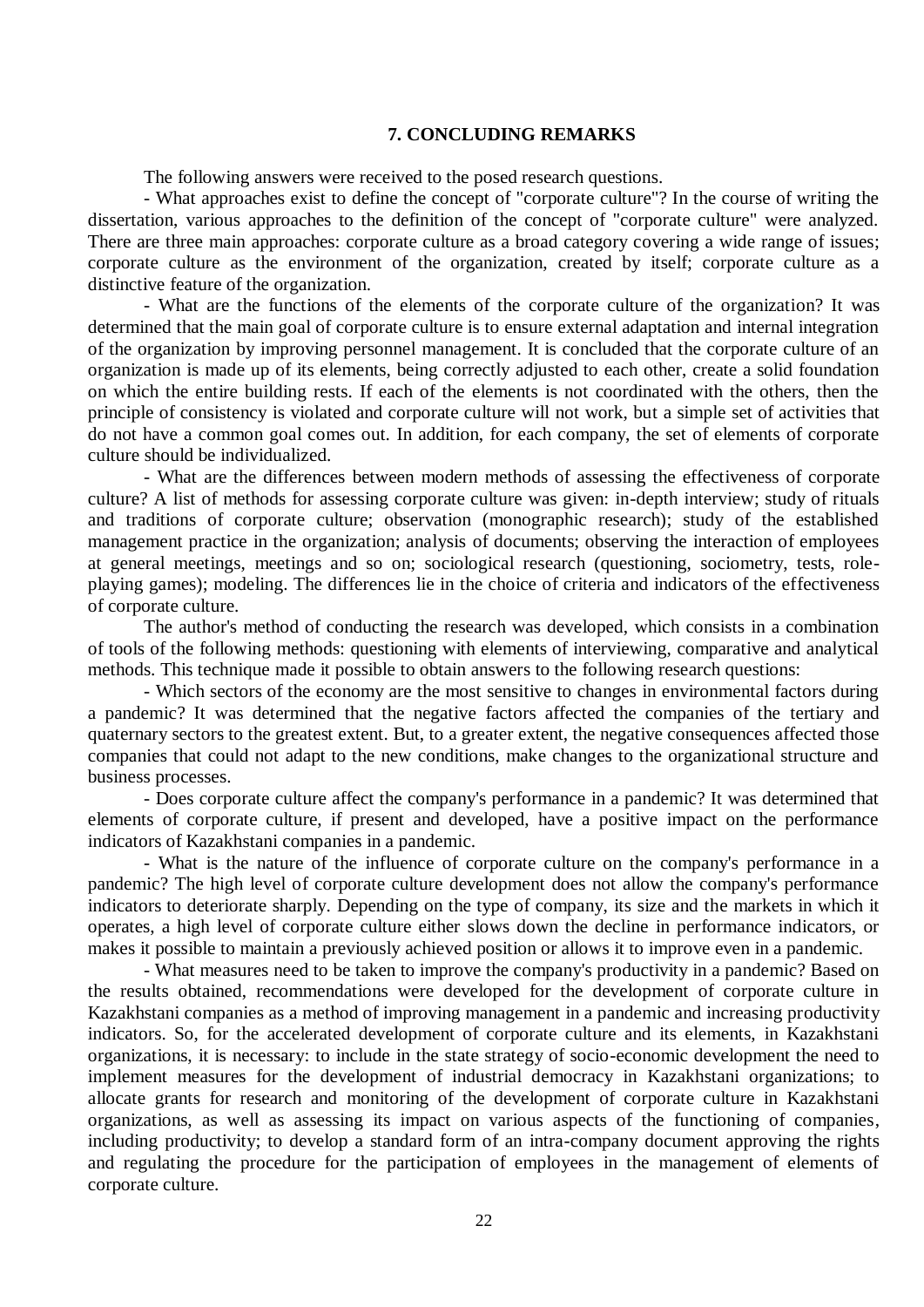In the course of the study, the hypotheses put forward were confirmed. Corporate culture has been proven to have a positive impact on performance in a pandemic. To confirm this hypothesis, the questions of the questionnaire were formulated, a questionnaire was conducted, two groups of companies were identified, and a comparative analysis of the production indicators of these companies was carried out. It was also determined that most of the employees of Kazakhstani companies do not as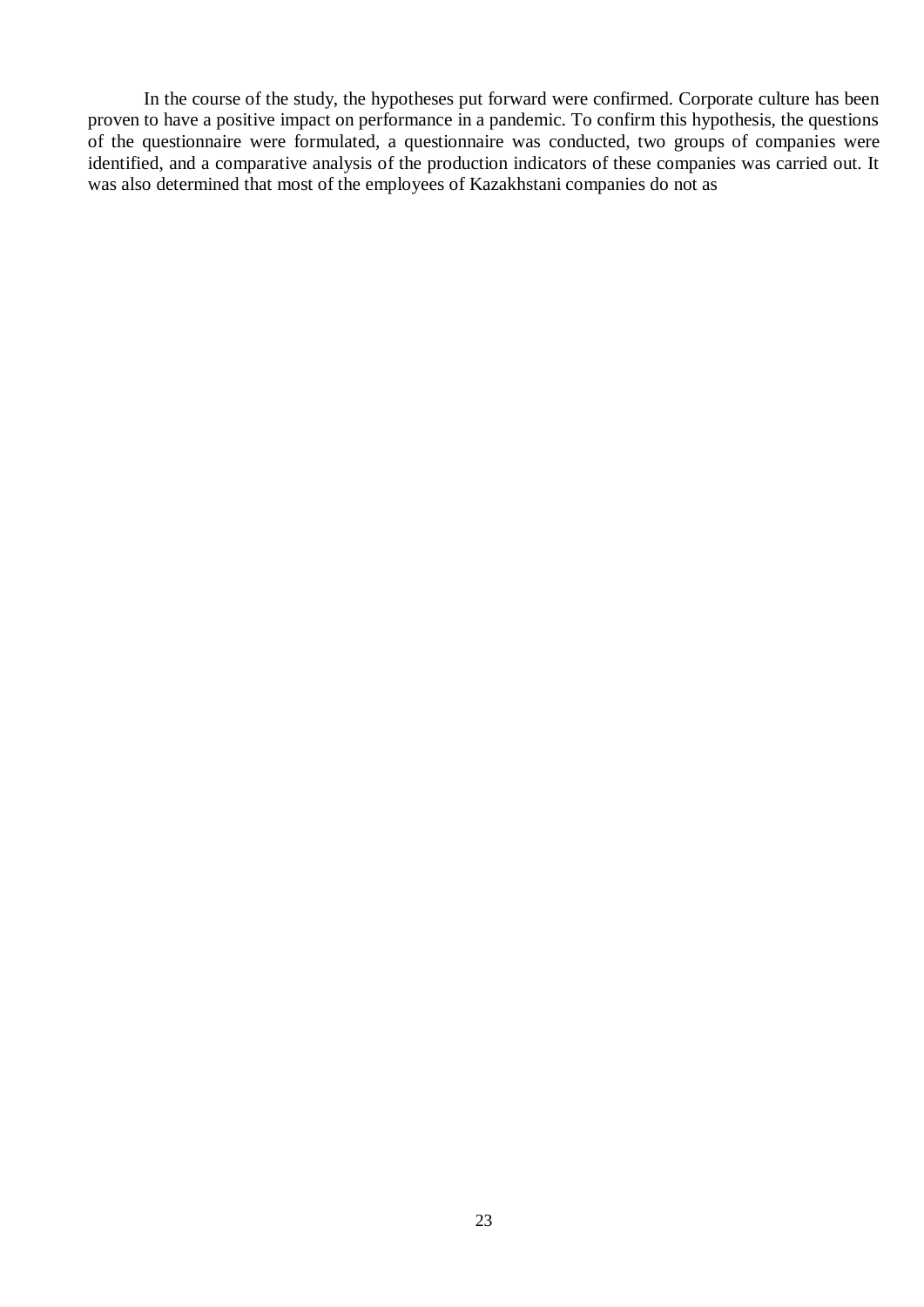#### **8. BIBLIOGRAPHY**

1. Мугалова Ж.А. Корпоративная культура современной организации в условиях меняющегося общества. Вестник МИЭП. 2015. № 3 (20). - С. 79-89.

2. Мильнер Б.З., Румянцева З.П., Смирнова В.Г., Блинникова А.В. Управление знаниями в корпорациях: учеб. пособие. М., 2011.

3. Пуфендорф // Энциклопедический словарь Брокгауза и Ефрона : в 86 т. (82 т. и 4 доп.). - СПб., 1890-1907.

4. Barnard C. The Functions of the Executive. Cambridge, Mass. : Harvard University Press, 1938. Р. 5 ; Шелдрейк Дж. Теория менеджмента: от тейлоризма до японизации / пер. с англ. под ред. В. А. Спивака. Санкт-Петербург : Питер, 2001. - С. 205-206.

5. Аброськина В. Д. Оценка корпоративной культуры и ее влияние на деятельность предприятий / В. Д. Аброськина. - Текст : непосредственный // Актуальные вопросы экономики и управления : материалы II Междунар. науч. конф. (г. Москва, октябрь 2013 г.). - Т. 0. - Москва : Буки-Веди, 2013. - С. 106-108. - URL: https://moluch.ru/conf/econ/archive/91/4208/ (дата обращения: 09.12.2020).

6. Занковский А. Н. Организационное лидерство в пространстве корпоративной культуры: автореф. дисс. … доктора психологических наук/А. Н. Занковский. - М, 2012. - 33 с.

7. Камерон, К. Диагностика и изменение организационной культуры / К. Камерон, Р. Куинн / пер. с англ. под ред. И. В. Андреевой. - СПб., 2020. - 254 с.

8. Harris, P. R. Managing cultural differences / P. R. Harris, R. T. Moran. - N.Y., 1991. - С.336

9. Львов Д. В. Архетипическая составляющая корпоративной культуры: автореф. дисс…. канд. философских наук / Д. В. Львов. - Красноярск, 2012. - 22 с.

10. Михайлина С. А. Социально-философский анализ поведенческих регуляторов в корпоративной культуре: автореф. дисс. … канд. фил. наук / С. А. Михайлина. - М, 2013. - 27 с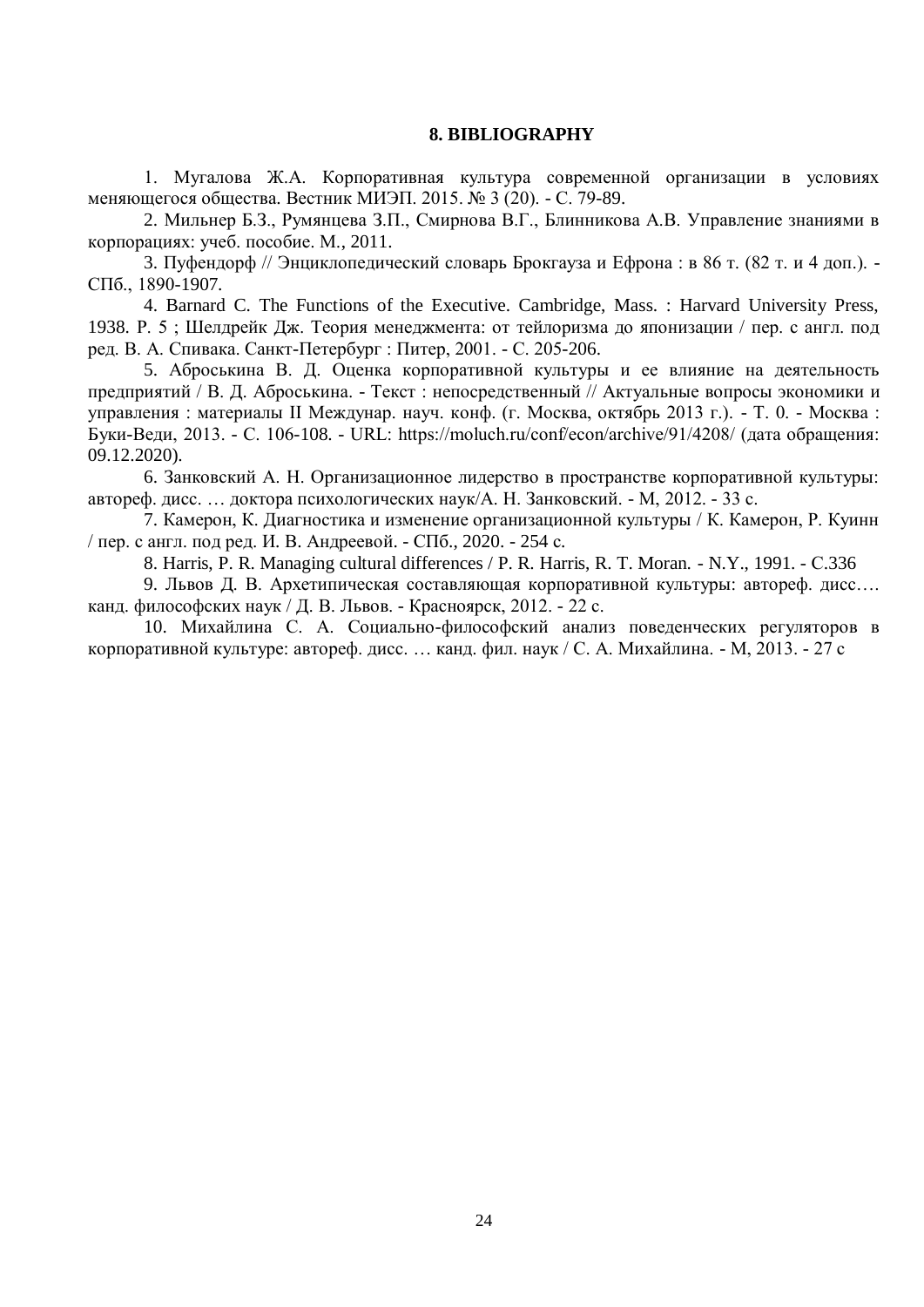## **9. APPENDICES**

# **APPENDIX: THE LIST OF INTERVIEW QUESTIONS**

#### **QUESTIONNAIRE**

Dear respondents,

This survey is conducted as part of a study of the impact of corporate culture on employee performance in a pandemic.

For us, the opinion of each participant is important.

#### *Read the rules for filling out this form*

- The questionnaire must be filled in completely.

- The total number of questions is 10 (52 positions that need to be answered). Questions can represent certain statements, to which we ask you to answer how much you agree or disagree with the proposed statements. The answer to each question should take only 20-30 seconds; it will take you about 5-10 minutes to fill out one questionnaire.

- We recommend that you read each question to the end before choosing an answer option. We also recommend that you familiarize yourself with all the proposed options before choosing an answer.

- Some questions have a limit on the number of answers. Please follow this rule to increase the reliability of the results.

**Corporate culture** - "a set of behaviors that are acquired by an organization in the process of adaptation to the external environment and internal integration, which have shown their effectiveness and are shared by the majority of members of the organization."

Operation of a company in **a pandemic** is the company's activity in an epidemic that has affected the population of a significant part of the state or a number of states. The following changes in the work of companies are highlighted: transition of some or all employees to a remote work model; reduction of working hours; the need to implement measures of epidemiological safety; restriction of the possibility of movement within the country and border crossing.

### **Group of questions I "Information about the company"**

Company name

Question 1. In which sector of the economy does your company operate (by type of economic activity)?

- the real sector of the economy;
- the financial services sector.

Question 2. In which sector of the economy does your company operate (by type of products / services provided)?

- primary sector: agriculture, fishing, forestry, hunting (agro-industrial sector) and extraction of natural raw materials (coal, oil, metal ores, etc.);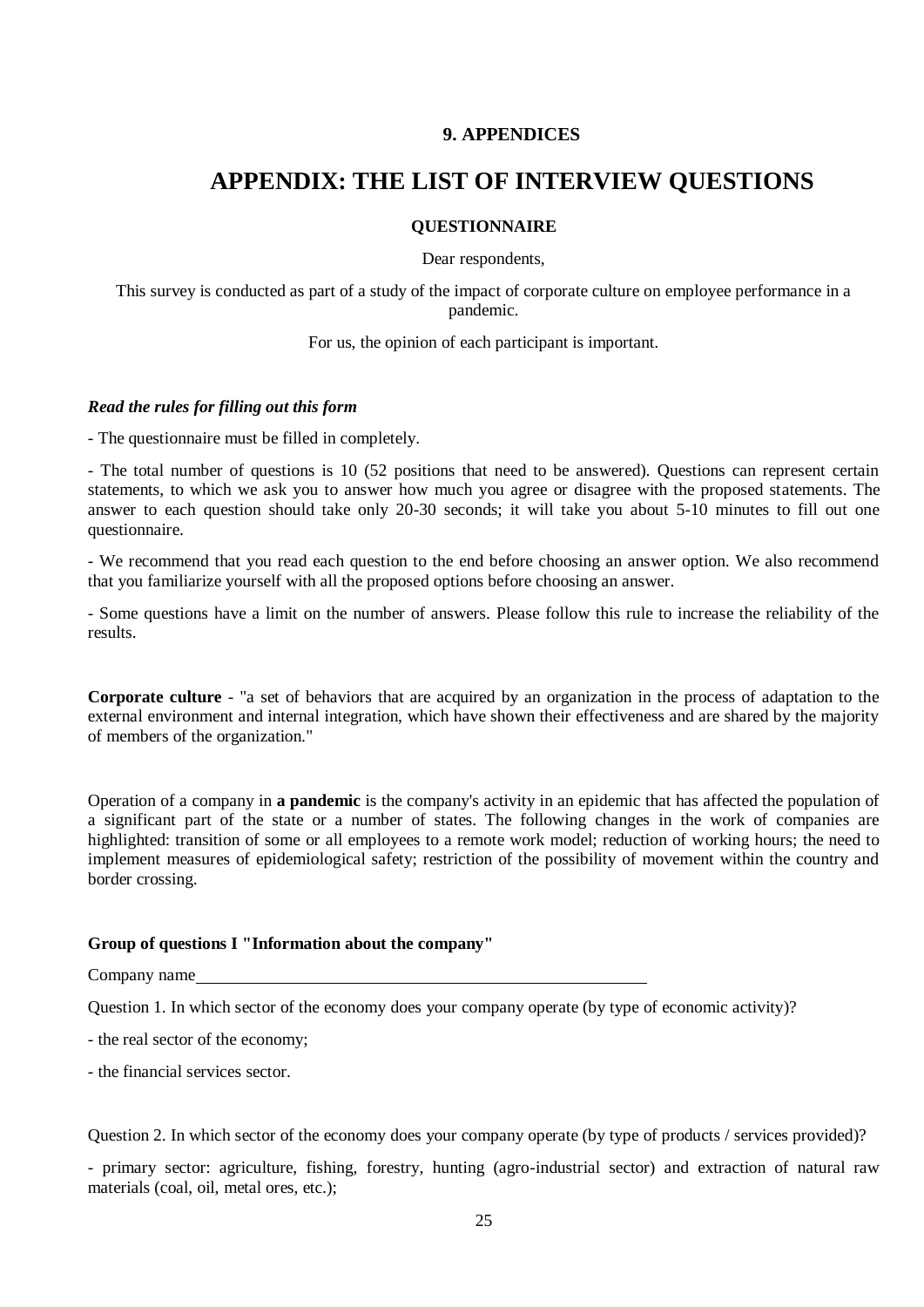- secondary sector: manufacturing industry and construction;
- tertiary sector: culture, education, health care, consumer services and trade;
- Quaternary sector: information technology, education, research, global marketing, banking and financial services.

## **Group of questions II "The state of corporate culture in the company"**

Question 3. Note how the above statements apply to your company

| Assertions                                   | I completely | Rather | Neither | Rather   | Strongly |
|----------------------------------------------|--------------|--------|---------|----------|----------|
|                                              | agree        | agree  | yes nor | disagree | disagree |
|                                              |              |        | no      |          |          |
| You are aware of your place in the company   |              |        |         |          |          |
| The success of the assigned tasks depends on |              |        |         |          |          |
| teamwork in a team                           |              |        |         |          |          |
| The company has certain norms (rules) of     |              |        |         |          |          |
| behavior                                     |              |        |         |          |          |
| The company adheres to a high culture of     |              |        |         |          |          |
| communication                                |              |        |         |          |          |
| The communication system in the company is   |              |        |         |          |          |
| well established: between employees and      |              |        |         |          |          |
| managers, between employees                  |              |        |         |          |          |
| The company has a certain business etiquette |              |        |         |          |          |
| The company has a long tradition             |              |        |         |          |          |
| The company has a work ethic                 |              |        |         |          |          |

Question 4. Please give the estimates given in the following table

(give a rating on a scale from 1 to 5, where 5 is the highest rating for the elements of corporate culture in the company, 1 is the lowest rating)

|                                                 | $\overline{2}$ | 3 | 4 | 5 |
|-------------------------------------------------|----------------|---|---|---|
| The level of remuneration and professionalism   |                |   |   |   |
| of personnel                                    |                |   |   |   |
| The company invests in the development of its   |                |   |   |   |
| employees                                       |                |   |   |   |
| their:<br>employees<br>Company<br>improve       |                |   |   |   |
| professionalism and competence                  |                |   |   |   |
| Conflict situations are extremely rare in our   |                |   |   |   |
| company                                         |                |   |   |   |
| <b>Communications</b>                           |                |   |   |   |
| All employees of the company have a common      |                |   |   |   |
| view of the future development of the company   |                |   |   |   |
| Working with employees of another department is |                |   |   |   |
| more effective than working with personnel of   |                |   |   |   |
| other companies                                 |                |   |   |   |
| We rarely have cases of misunderstanding when   |                |   |   |   |
| solving certain operational tasks               |                |   |   |   |
| <b>Effectiveness of management style</b>        |                |   |   |   |
| All employees of the company are busy           |                |   |   |   |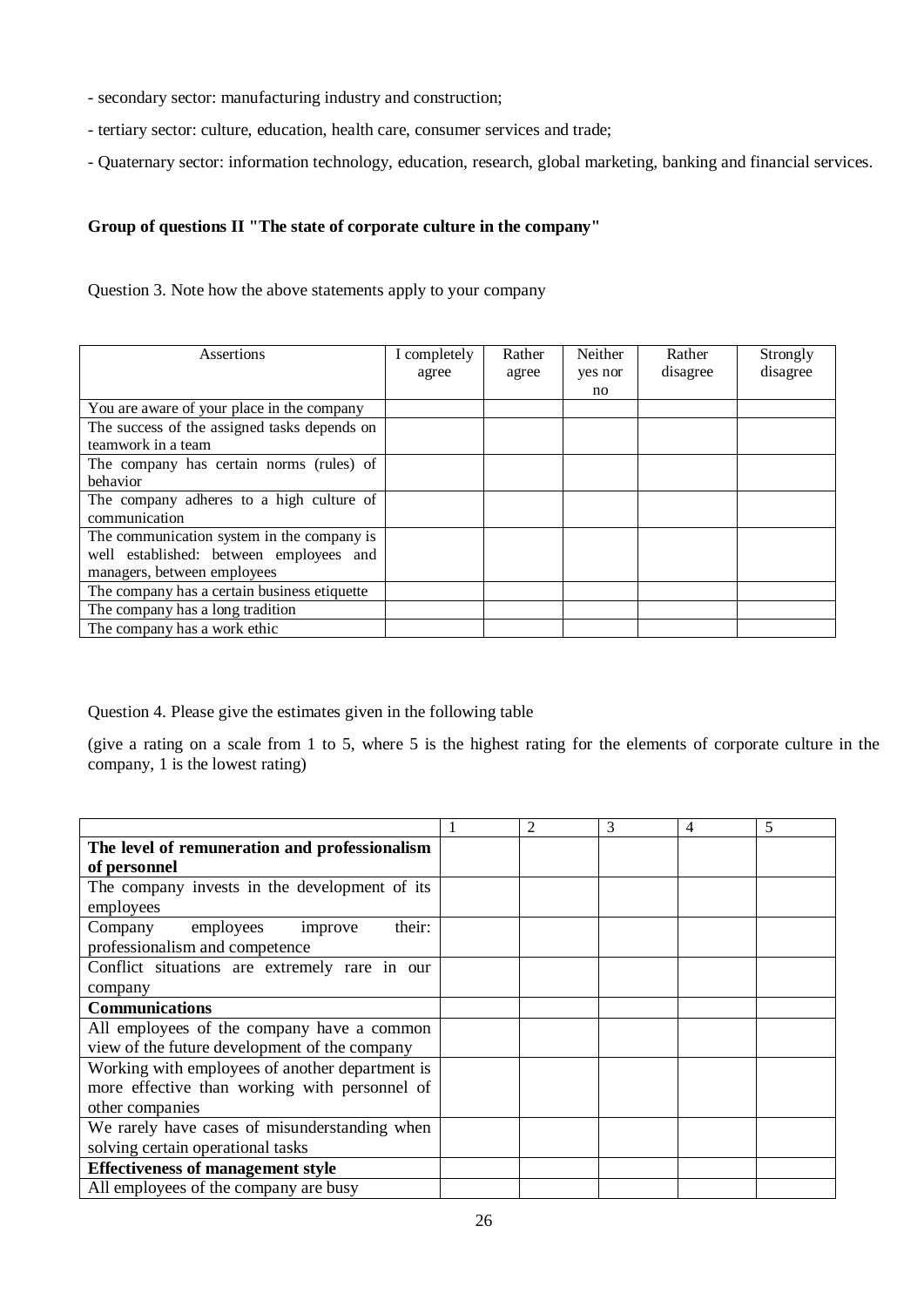| An employee, if necessary, can independently         |  |  |  |
|------------------------------------------------------|--|--|--|
| make a decision                                      |  |  |  |
|                                                      |  |  |  |
| Employees are satisfied with the management          |  |  |  |
| style of the company                                 |  |  |  |
| We have a low level of violation of labor            |  |  |  |
| discipline                                           |  |  |  |
| Work environment comfort indicators                  |  |  |  |
| We have good, friendly and working relationships     |  |  |  |
| in the team                                          |  |  |  |
| Conflict situations are resolved constructively and  |  |  |  |
| without emotion                                      |  |  |  |
| In our company, all employees treat each other       |  |  |  |
| with respect                                         |  |  |  |
| The company has no litigation or other disputes      |  |  |  |
| with former employees of the company                 |  |  |  |
| <b>Motivation issues</b>                             |  |  |  |
| Wages suit most employees                            |  |  |  |
| There is an internal rule for assessing the          |  |  |  |
| effectiveness of employees with reference to the     |  |  |  |
| amount of remuneration                               |  |  |  |
| You can grow up the career ladder in our             |  |  |  |
| company                                              |  |  |  |
| Our company has a good social package                |  |  |  |
| <b>Tradition and Leisure</b>                         |  |  |  |
| information<br>about<br>history<br>A11<br>the<br>and |  |  |  |
| development of the company is available to me.       |  |  |  |
|                                                      |  |  |  |
| We jointly celebrate public holidays, birthdays of   |  |  |  |
| colleagues                                           |  |  |  |
| The company organizes and conducts various           |  |  |  |
| events: contests, sports competitions, outdoor       |  |  |  |
| trips, etc.                                          |  |  |  |

# **Group of questions "Changes in a pandemic"**

Question 5. Have there been any changes in the company's activities in the context of a pandemic?

- definitely, "yes";
- rather "yes";
- neither "yes" nor "no";
- probably not";
- definitely not.

Question 6. Highlight the changes in the company's activities that have occurred in a pandemic.

- transfer of part or all of the personnel to a remote work format;
- changes in business processes;
- the introduction of increased security measures in a pandemic;
- reduction of working time;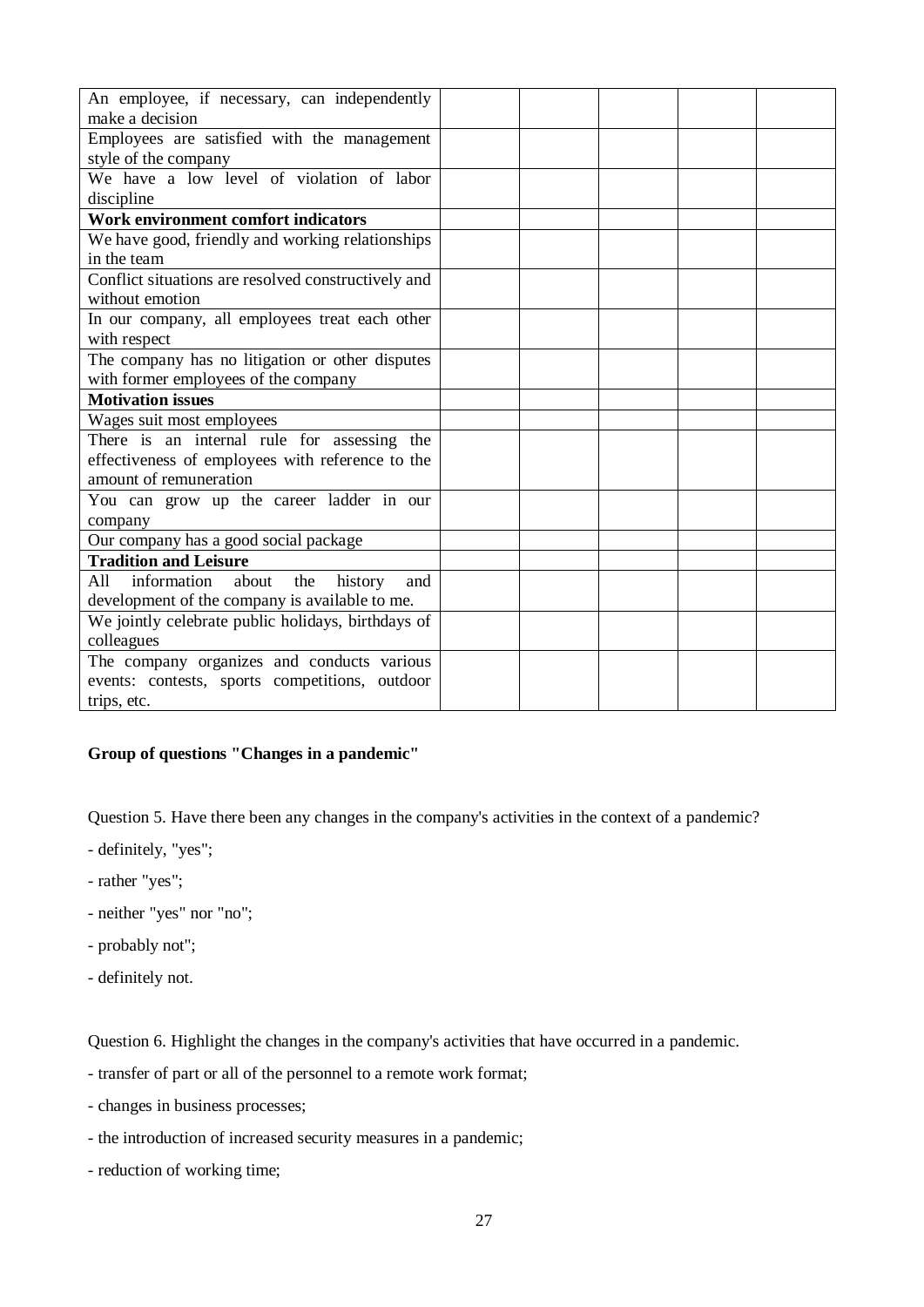- no changes have occurred;

- your own answer \_\_\_\_\_\_\_\_\_\_\_\_\_\_\_\_\_\_\_\_\_\_\_\_\_\_\_\_\_\_\_\_\_\_\_\_\_.

Question 7. Has the efficiency of your company decreased in the context of the pandemic?

- Decreased significantly;
- Decreased slightly;
- I am at a loss to answer;
- Efficiency remained unchanged;
- The efficiency has increased.

Question 8. Please give the estimates given in the following table

(give an assessment on a scale from 1 to 5, where 5 - you completely agree with the impact of changes in the pandemic, 1 - completely disagree)

|                                                    | $\overline{2}$ | 3 | $\overline{4}$ | 5 |
|----------------------------------------------------|----------------|---|----------------|---|
| <b>Labor</b> discipline                            |                |   |                |   |
| Employees perform their job duties outside of      |                |   |                |   |
| deadlines                                          |                |   |                |   |
| Difficulties arise with maintaining effective work |                |   |                |   |
| The number of conflict situations in the company   |                |   |                |   |
| has grown                                          |                |   |                |   |
| The number of clients and partners who are         |                |   |                |   |
| dissatisfied with the quality of our work has      |                |   |                |   |
| increased                                          |                |   |                |   |
| Being late for work has become the norm            |                |   |                |   |
| Employees find it difficult to perceive the new    |                |   |                |   |
| work format                                        |                |   |                |   |
| Management does not respond to<br>work             |                |   |                |   |
| organization problems                              |                |   |                |   |
| <b>Labor Relations</b>                             |                |   |                |   |
| Employees quit with a transfer to<br>other         |                |   |                |   |
| companies                                          |                |   |                |   |
| Employees are laid off due to staff cuts           |                |   |                |   |
| Employees are fired due to violation of labor      |                |   |                |   |
| discipline                                         |                |   |                |   |
| Collaboration with colleagues has become much      |                |   |                |   |
| more difficult                                     |                |   |                |   |
| The level of wages has decreased                   |                |   |                |   |
| <b>Vision</b>                                      |                |   |                |   |
| There is no understanding of the future            |                |   |                |   |
| development of the company in a pandemic           |                |   |                |   |
| The strategic goals and mission of the company     |                |   |                |   |
| have not been changed                              |                |   |                |   |
| Difficulties arise in understanding your place in  |                |   |                |   |
| the company                                        |                |   |                |   |